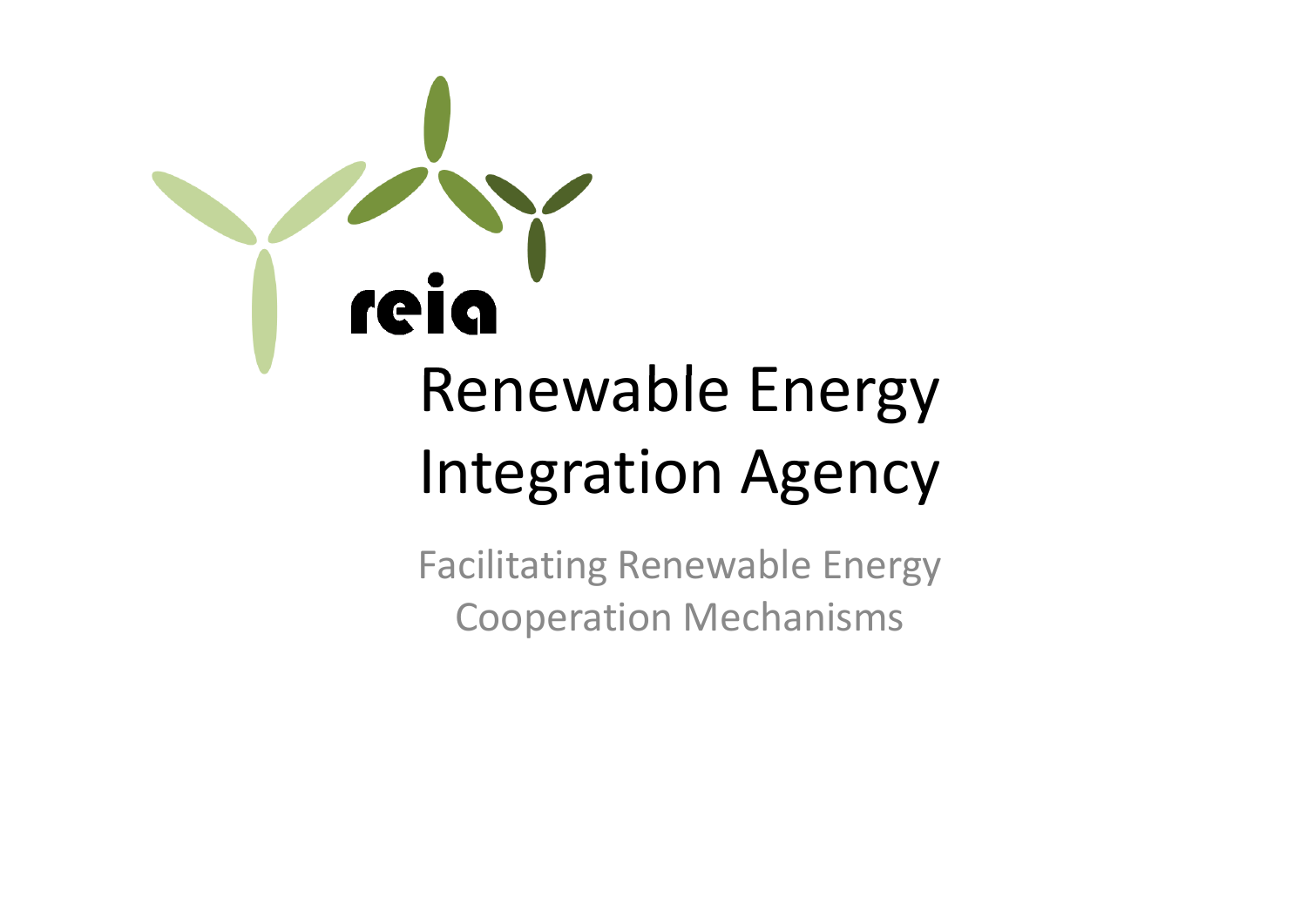

- Cost benefits from cross-border renewable energy support and cooperation mechanism require framework
- No facilitating framework available currently
	- 'First mover' dilemma, scope and structure uncertainty
	- High transaction costs for generators or buyers to develop and propose bankable framework to states
	- High level decisions made by Commission detailing framework and model contracts, however no bankable framework has as yet been developed
- $\rightarrow$  A dedicated organisation (REIA) to fund and develop such frameworks with stakeholder support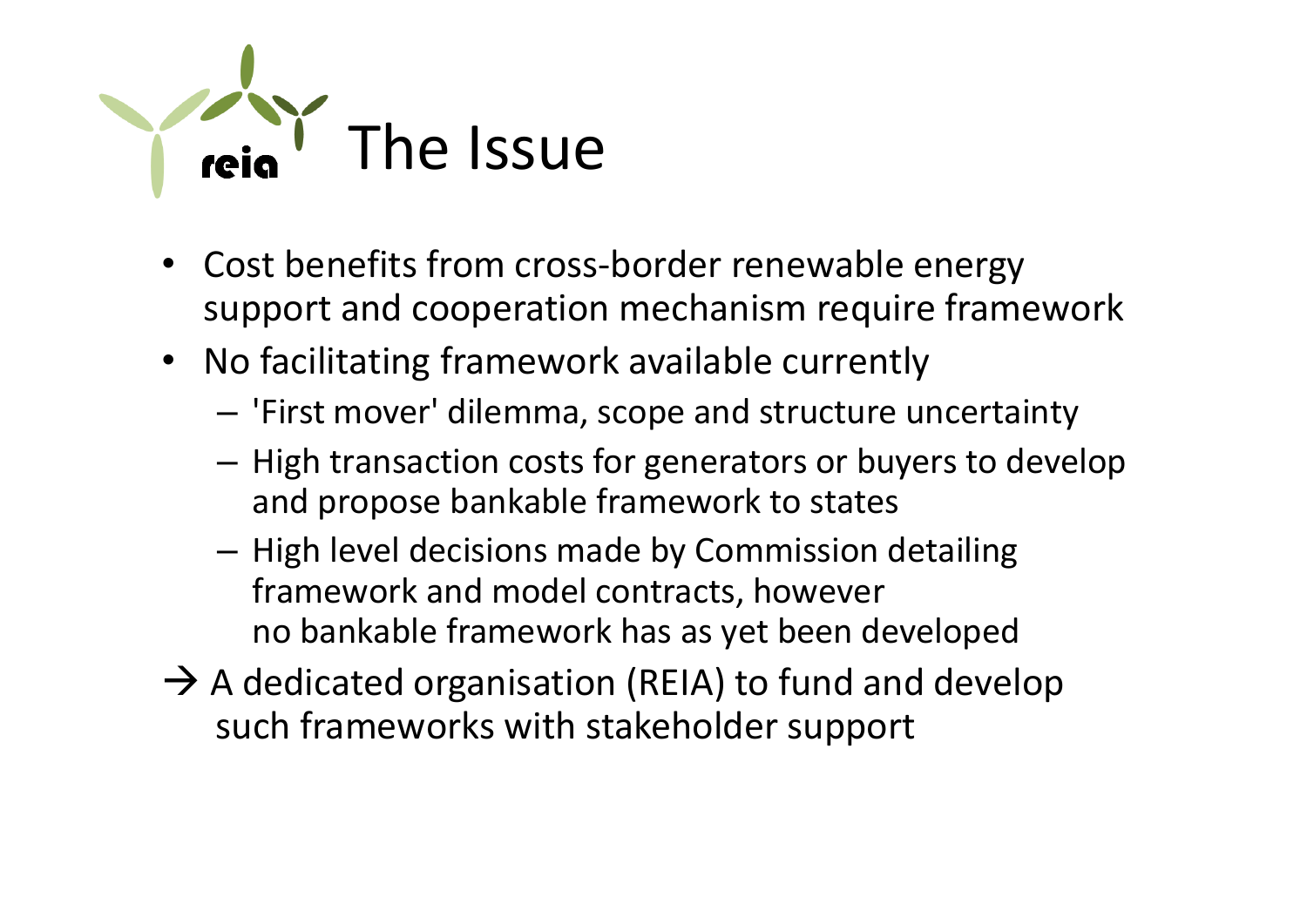### Key Design Objectives (I)

- Joint projects must achieve cost saving
- Proposal of cooperation design to reduce administrative and cost barriers
- Combination of multilateral, bilateral and unilateral instruments for flexibility to adjust to national support schemes and legal requirements
- State discretion over level of support
- Bankability of framework
- Minimisation of liability to states for necessary cross-border administration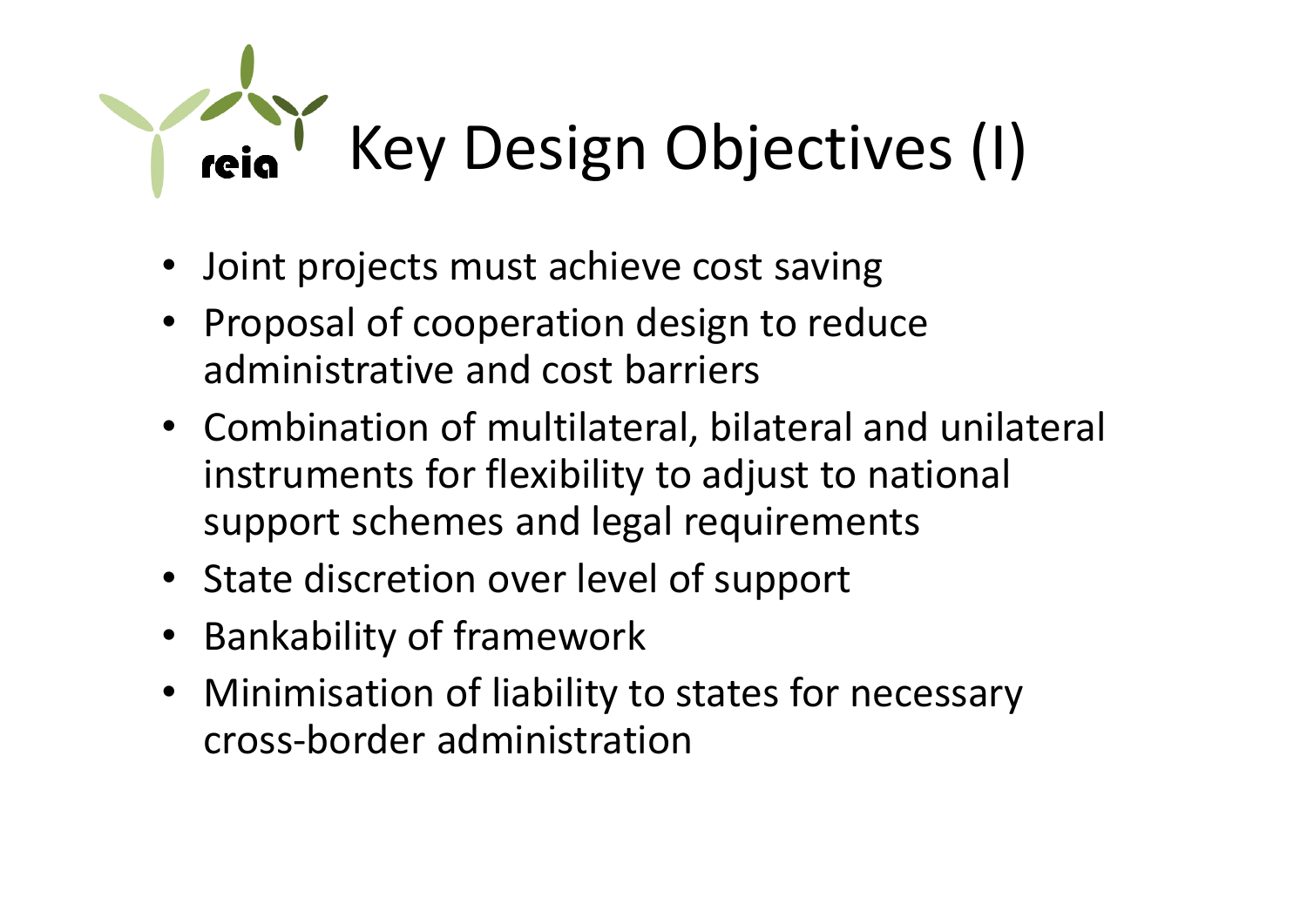## Key Design Objectives (II)

- Framework to create investor certainty and stability
- Clear definition of supported renewable benefits and their commoditisation
- Reliable evidentiary tools and audit processes to ensure that benefit arising from support is exclusively accounted, shared or transferred
- $\rightarrow$  REIA can perform different functions to suit needs of states and markets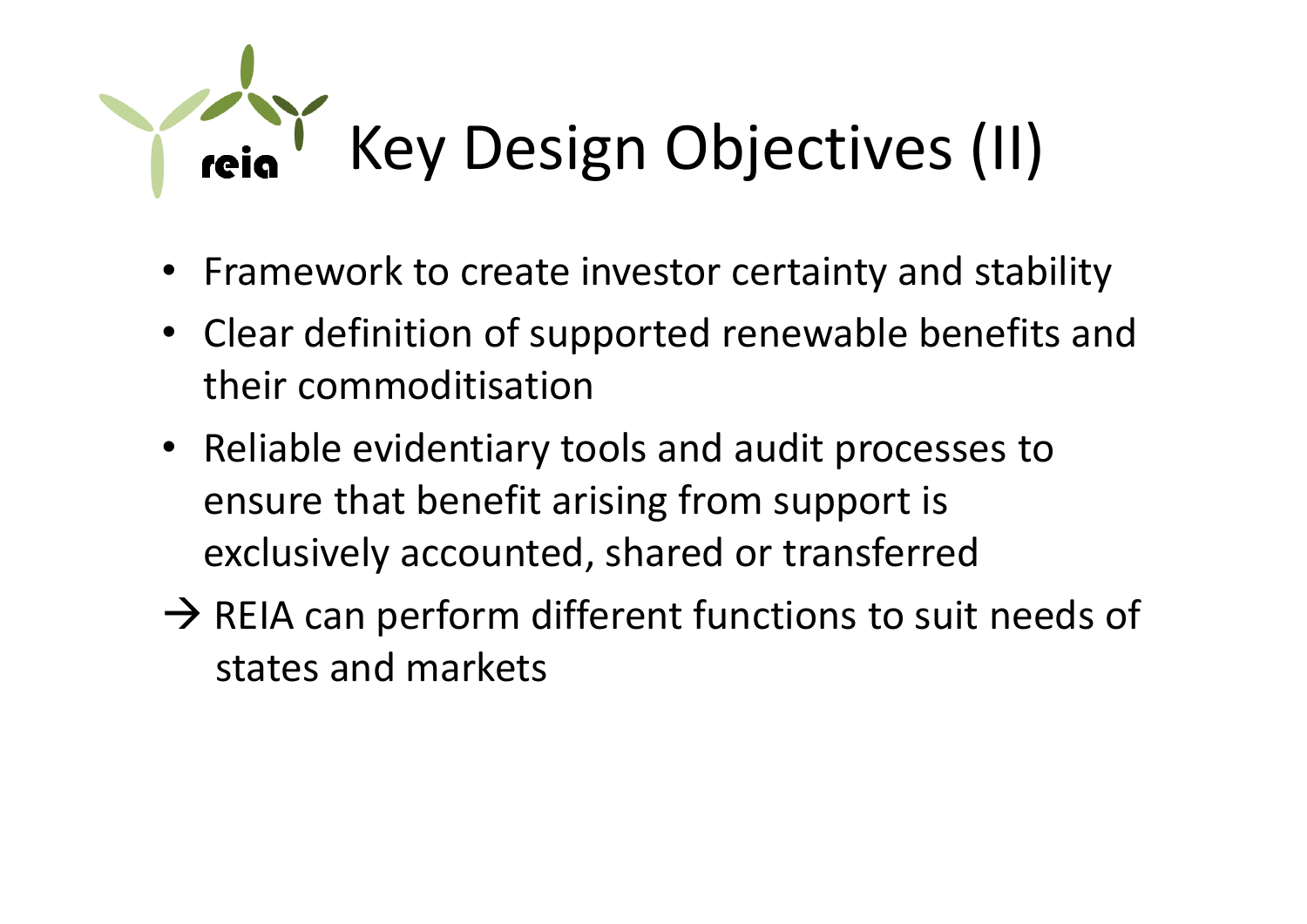

- Create the legal framework for cooperation mechanism
- Create operational framework to accredit, audit and administer projects under cooperation mechanisms
- Provide intermediation and ancillary facilitation services to stakeholders, shielding states from risks associated with cross-border projects
- Provide financing for generation projects and/or supporting infrastructure under cooperation mechanisms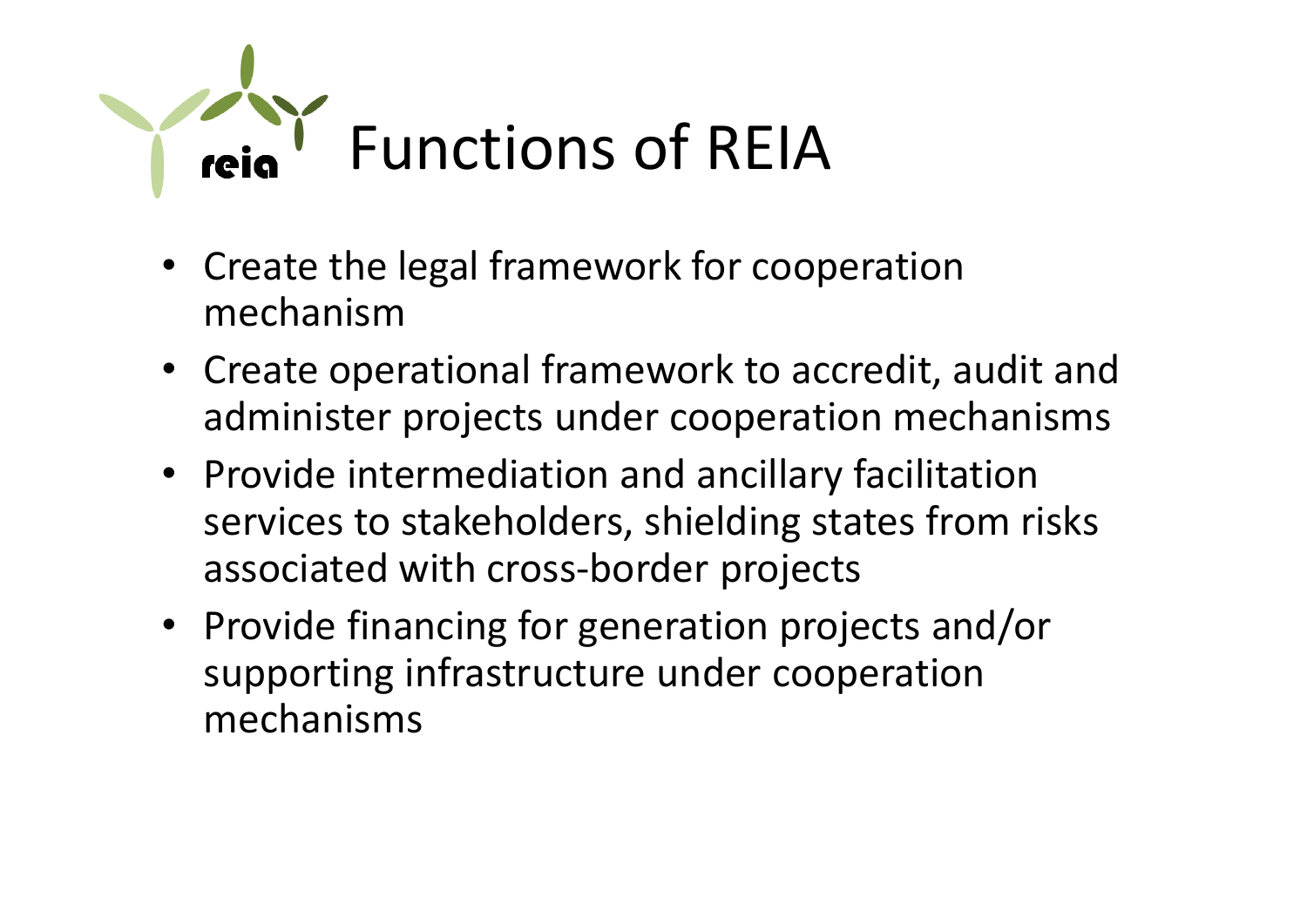

- To avoid administrative and budgetary barriers to state participation, REIA will seek to primarily rely on private and transactional funding
- Potential sources of funding
	- Stakeholder seed funding and grants
	- REIA shareholder contributions
	- REIA accredited project contributions
	- Fees for intermediary services
	- Management fee for investment fund
	- Fees for use of state accredited and recognised labelling for voluntary green products and markets
	- Fees from 'green guarantor' functions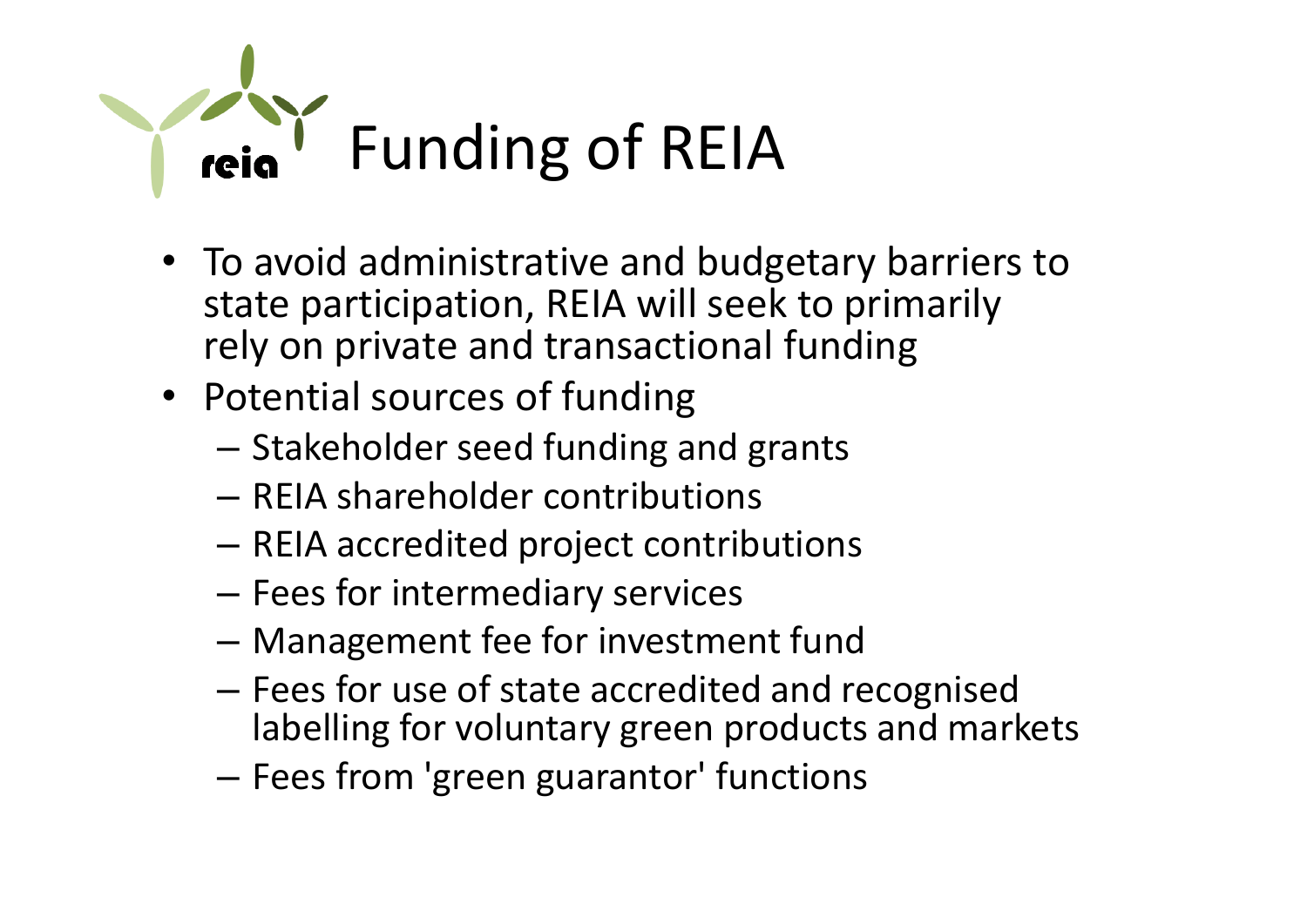# Organisational Framework

- REIA as an international agency
	- Stakeholders develop cooperation frameworks
- REIA as a company
	- Shareholders provide development funding for framework
	- Shareholders receive dividends from the income of different REIA functions and preferential treatment for their projects
- REIA as an investment fund
	- Investors provide financing for joint projects
	- Investors share in revenue from
		- Cross-jurisdictional counterparty services to effect joint projects (e.g. swaps, buy and sellbacks)
		- Interest from funding activities of projects and infrastructure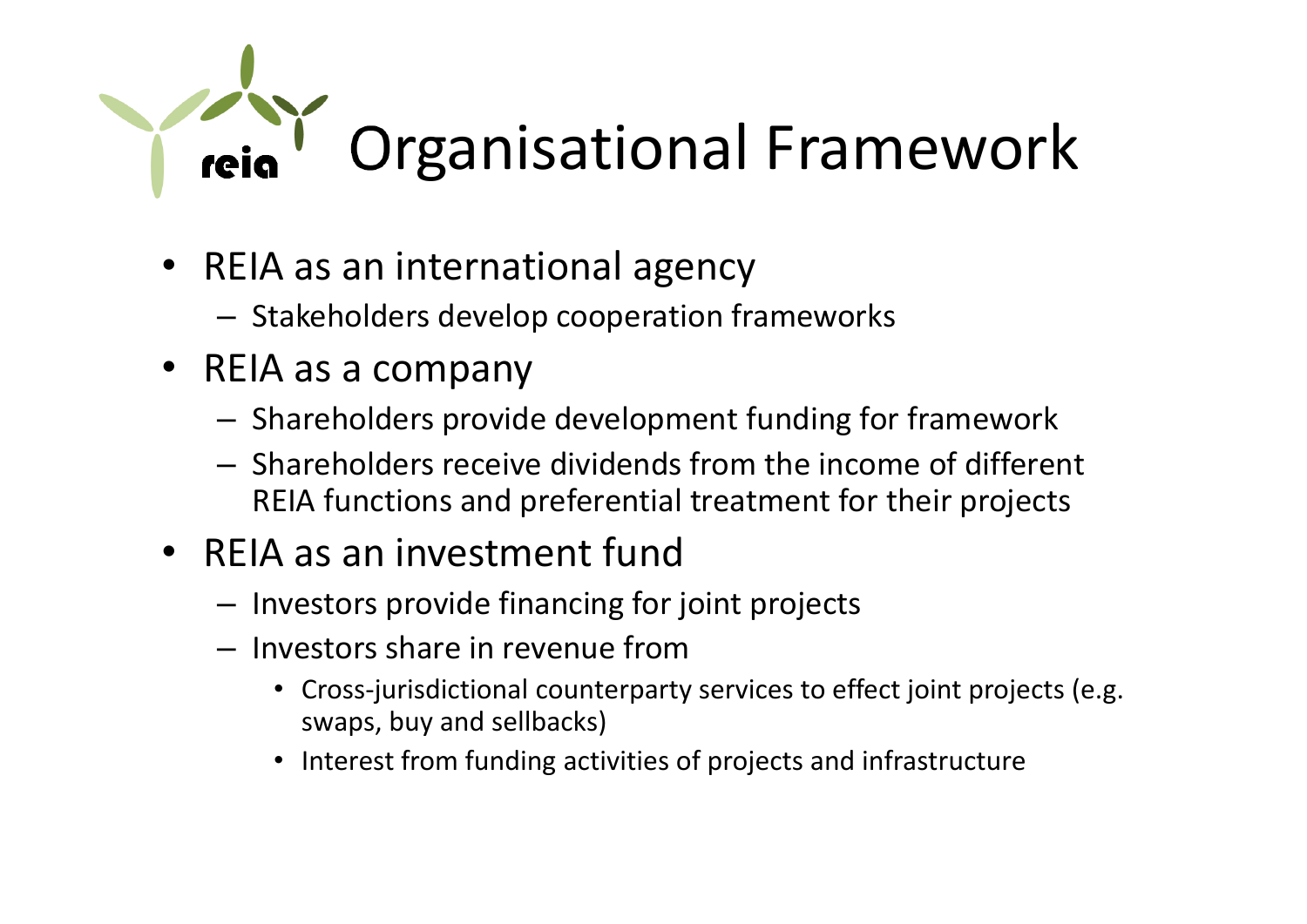



Agency represents states signatory to the MFA, BF and NF. Company represents investors of REIA, and is the implementing arm of the Agency, shielding states from risk. Steering committees to facilitate decision-making of states and investors respectively, which cooperate by means of the joint steering committee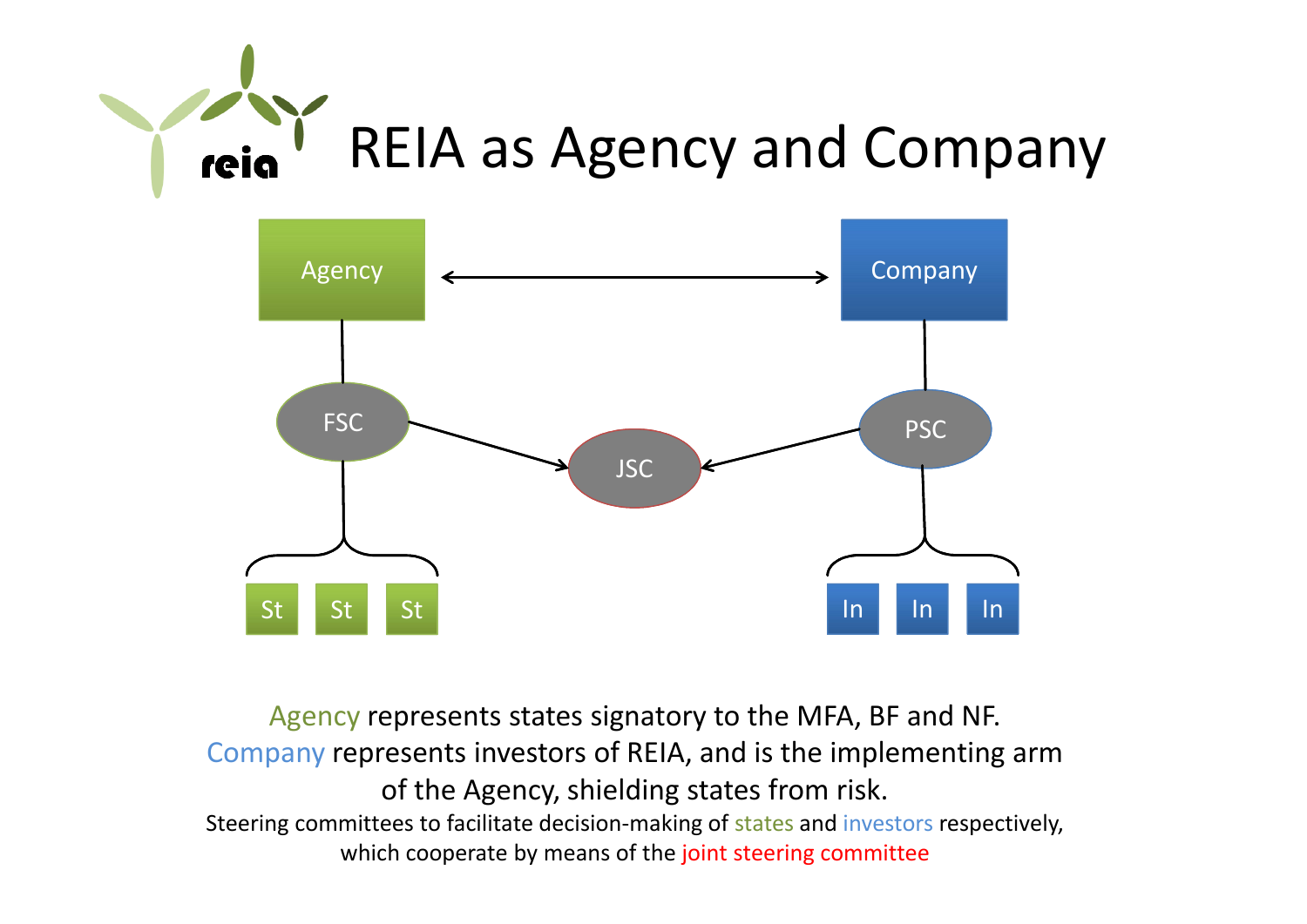

- REIA Stakeholders
	- Framework for cooperation mechanism is created
	- Reduction of renewable energy cost to nationals
	- Compliance with requirements (e.g. Energy and Environmental Aid Guidelines)
	- Knowledge and experience provided by Agency to support states
	- Liability removed and assumed by Company
	- "Local content" requirement for contractors from supporting state
- REIA Shareholders (Generators, Traders, Suppliers)
	- Framework provides flexibility and enables financial investment
	- No accreditation costs
	- Dividends from REIA revenue
	- Unlocks investment for renewable energy projects an infrastructure
	- Preferential treatment for shareholders for joint projects in consideration for funding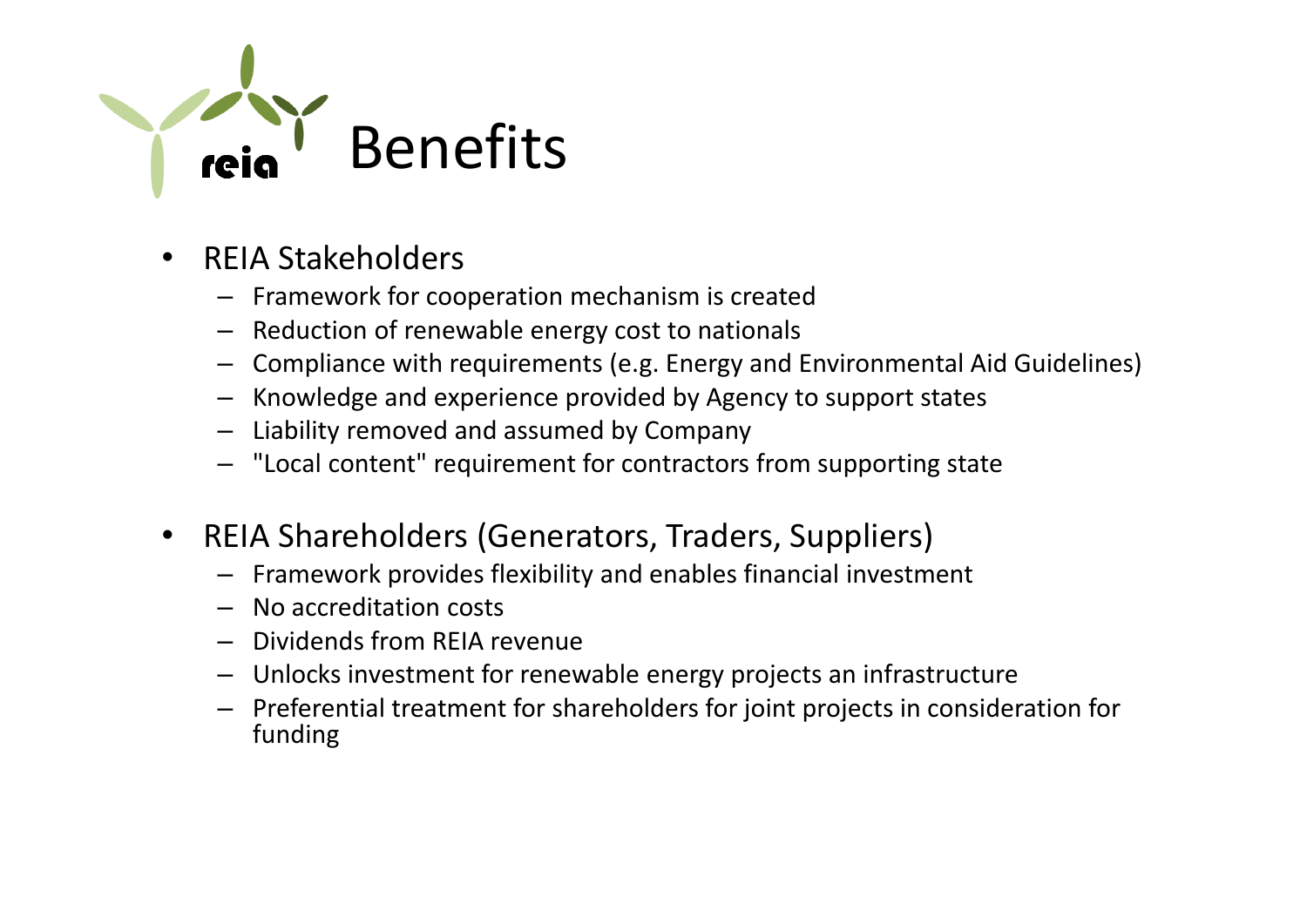

#### The Case and Structure for Establishing REIA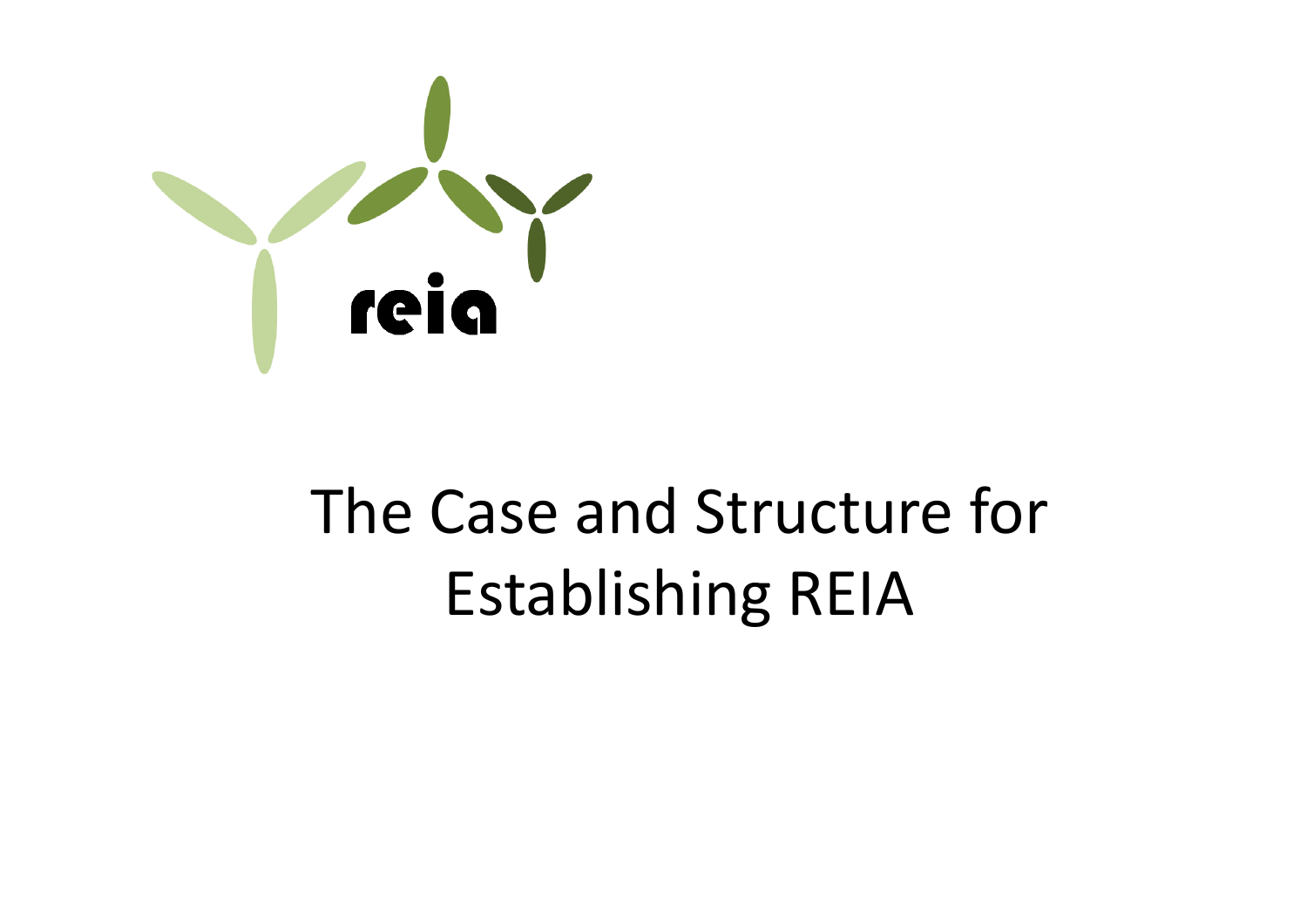#### Renewable Energy Directive reig and Cooperation Mechanisms

- Renewable Energy Directive 2009/28 sets consumption based targets
- Recognition of cross-border consumption requires acceptance by generation sate
- Directive suggests different cooperation mechanisms for cross-border consumption
	- Art. 6 RED statistical transfers
	- Art. 7 RED joint projects
	- Art. 11 RED joint support schemes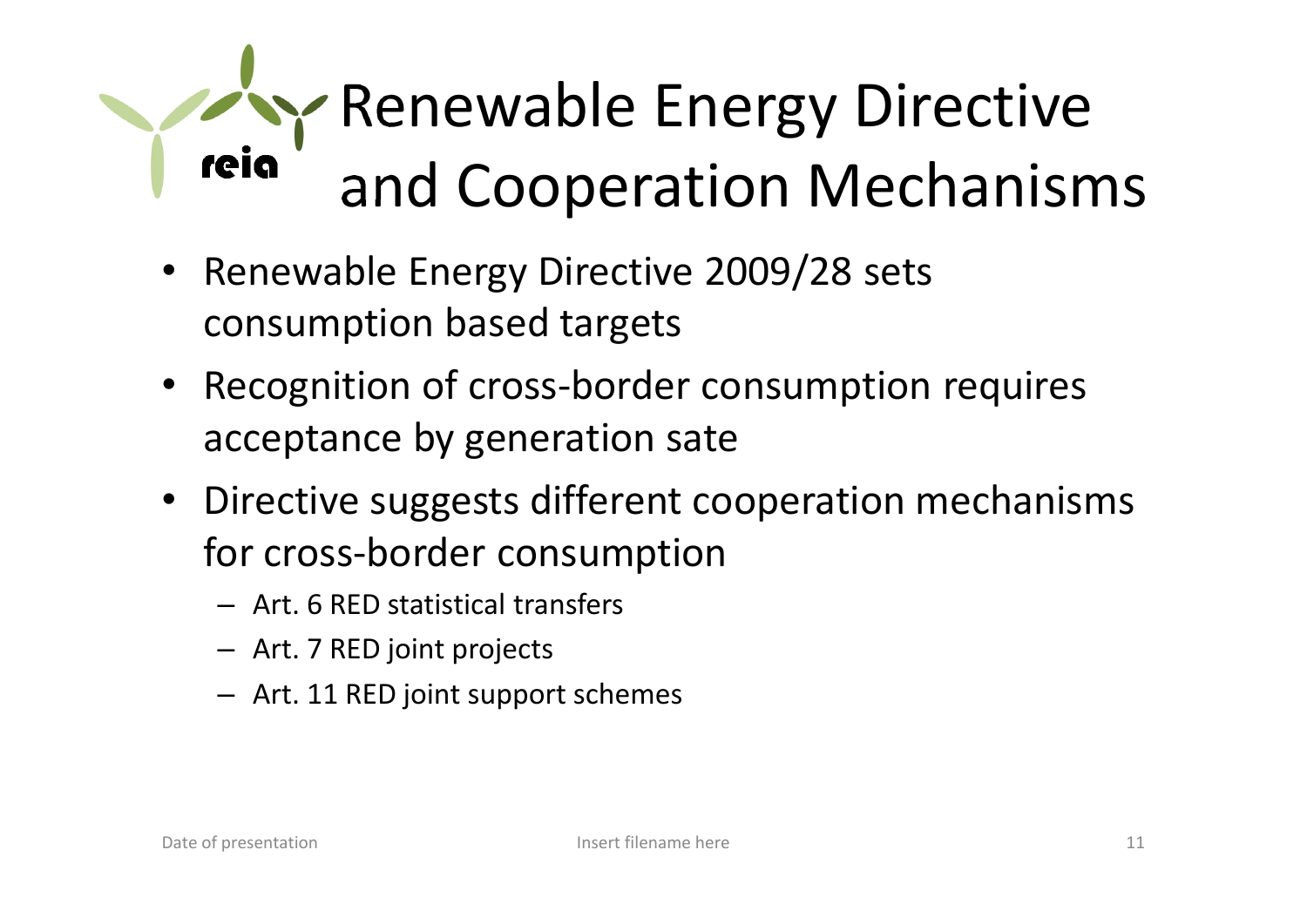#### Role of Cooperation reig Mechanisms

- EU 2013 guidance on cooperation mechanism
	- Identifies barriers to establishment of mechanisms
	- Confirms need for supporting inter-state instruments
- Examples of state's preparedness to offer cross-border support scheme participation
	- Sweden & Norway: joint support scheme
	- UK: confirmation of intended opening following call for evidence
	- Germany: commitment in connection with state aid clearance
	- Italy: past recognition of GoO based power
- Opening of support schemes is a state aid approval criterion under Energy and Environmental Aid Guidelines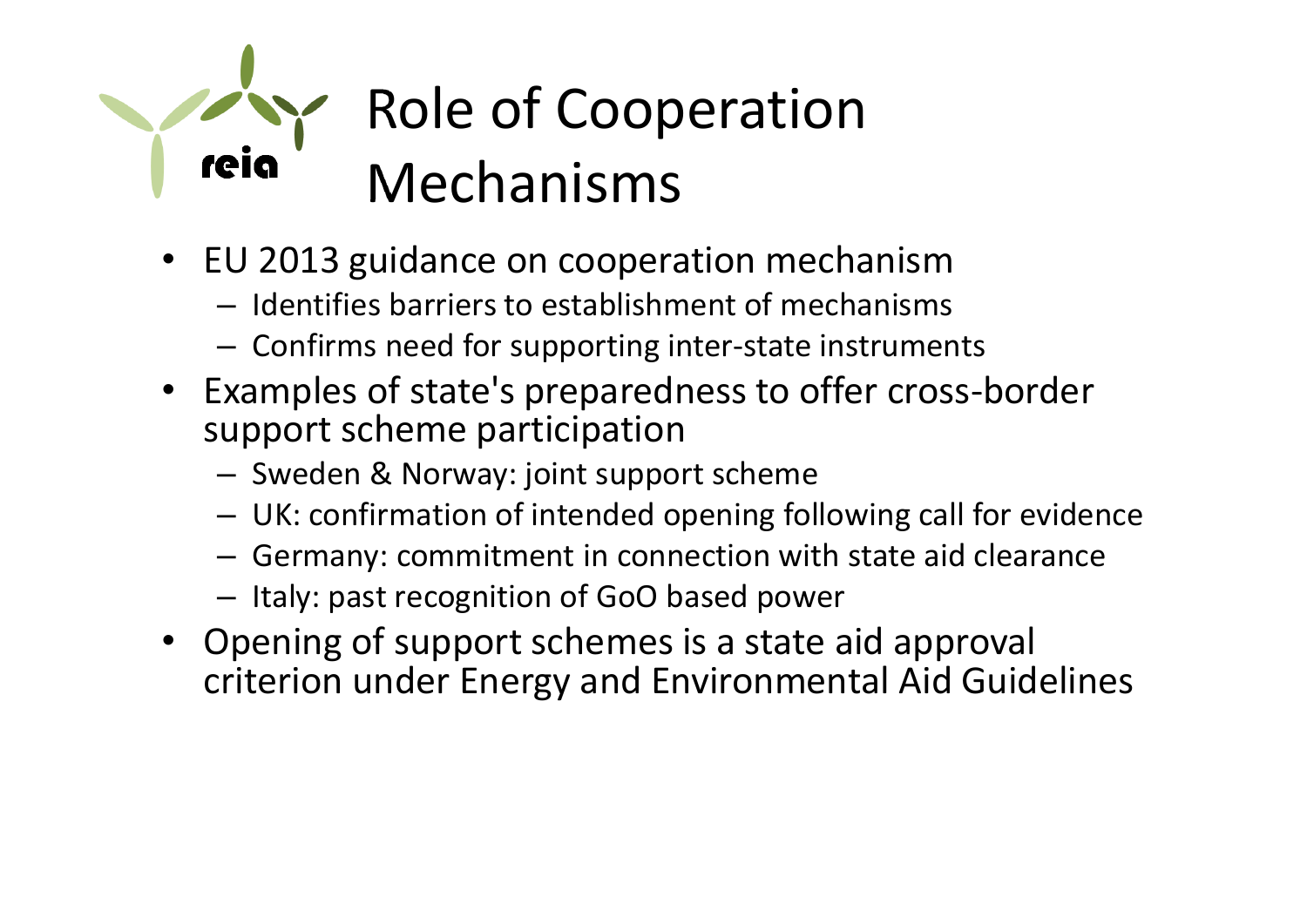# Aftermath of Ålands Vindkraft

- Recent ECJ cases opined on compatibility of crossborder support restrictions and free movement of goods
- AG Bot opined that nationally supported scheme breaches TFEU
- ECJ opined that restrictions are justifiable
	- Justification on grounds of proportionality = case based justification
	- Discretion for member states to what extent they allow foreign generation to be supported by national schemes
	- Questioned role of Guarantee of Origin as an evidentiary tool for renewable energy in a cross-border context
- $\rightarrow$  Need for multilateral framework, providing legal certainty for stakeholders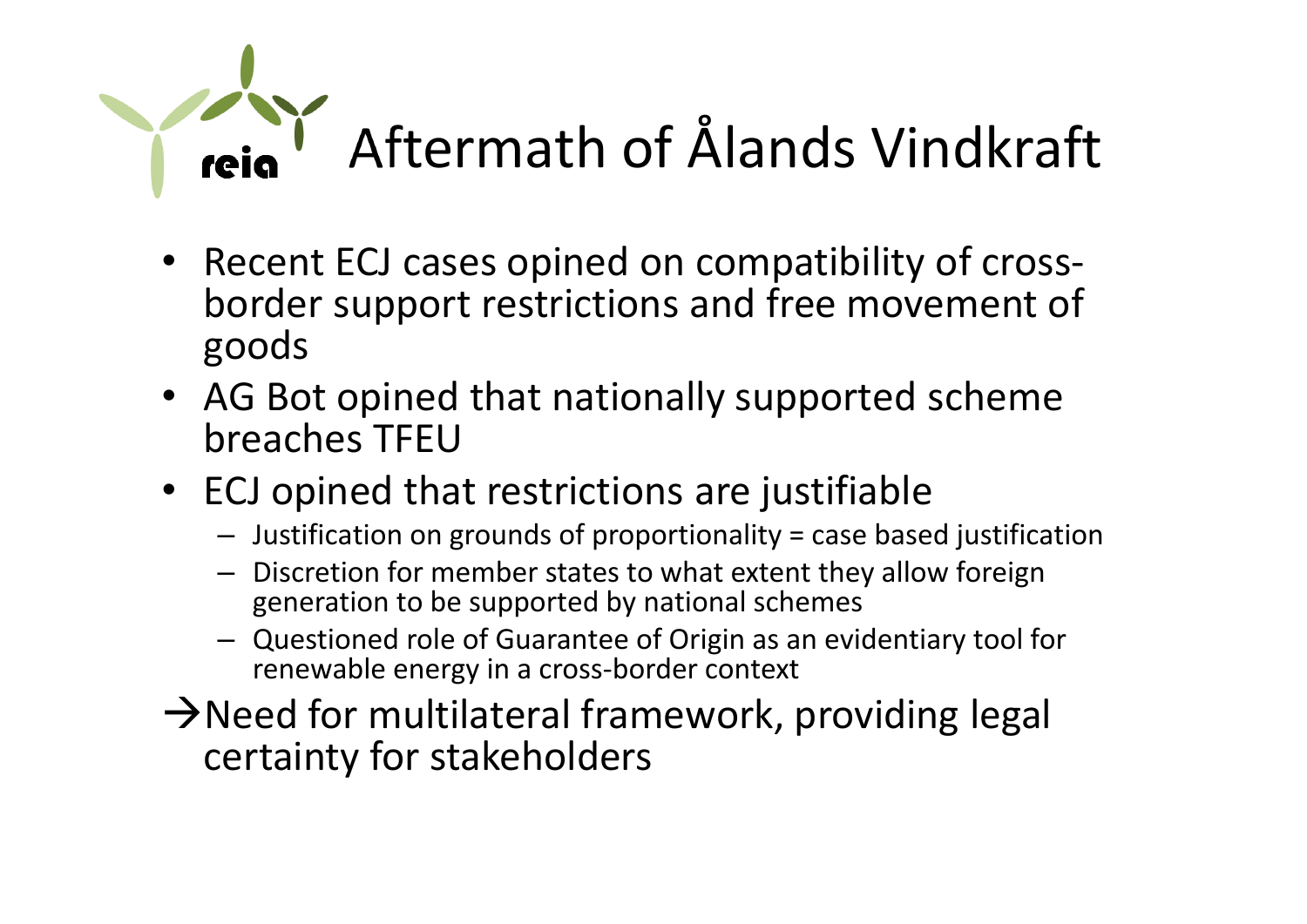

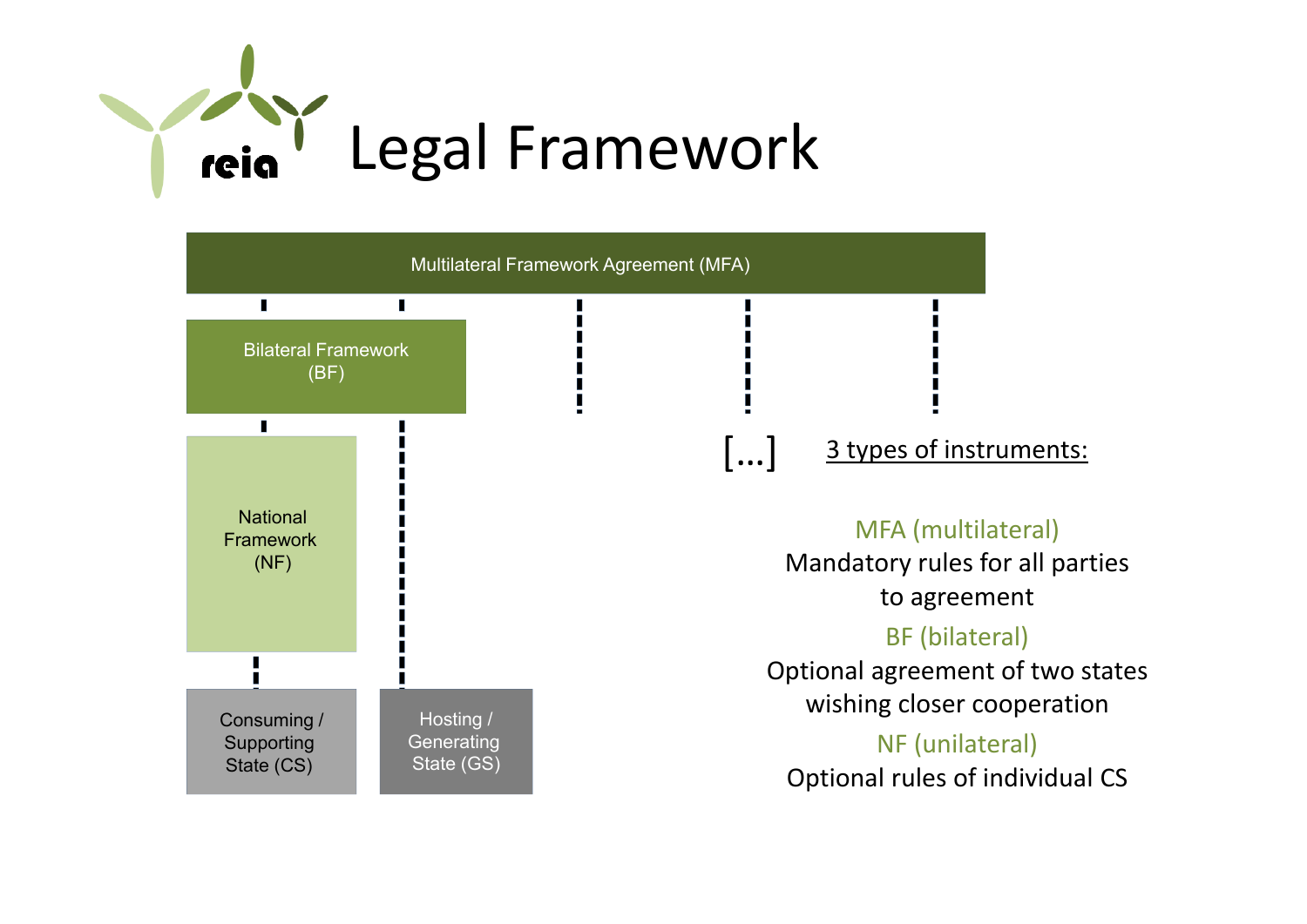

- Multilateral Framework Agreement (MFA)
- International law character
- Agreement entered into among all participating states who wish to allow joint projects/market activities
- Provides key operational framework for joint project cooperation
- Can be supplemented or deviated from through *bilateral framework* and*/*or *national framework*
- Provides flexibility for states to decide which types/quantity of renewable energy they wish to support cross-border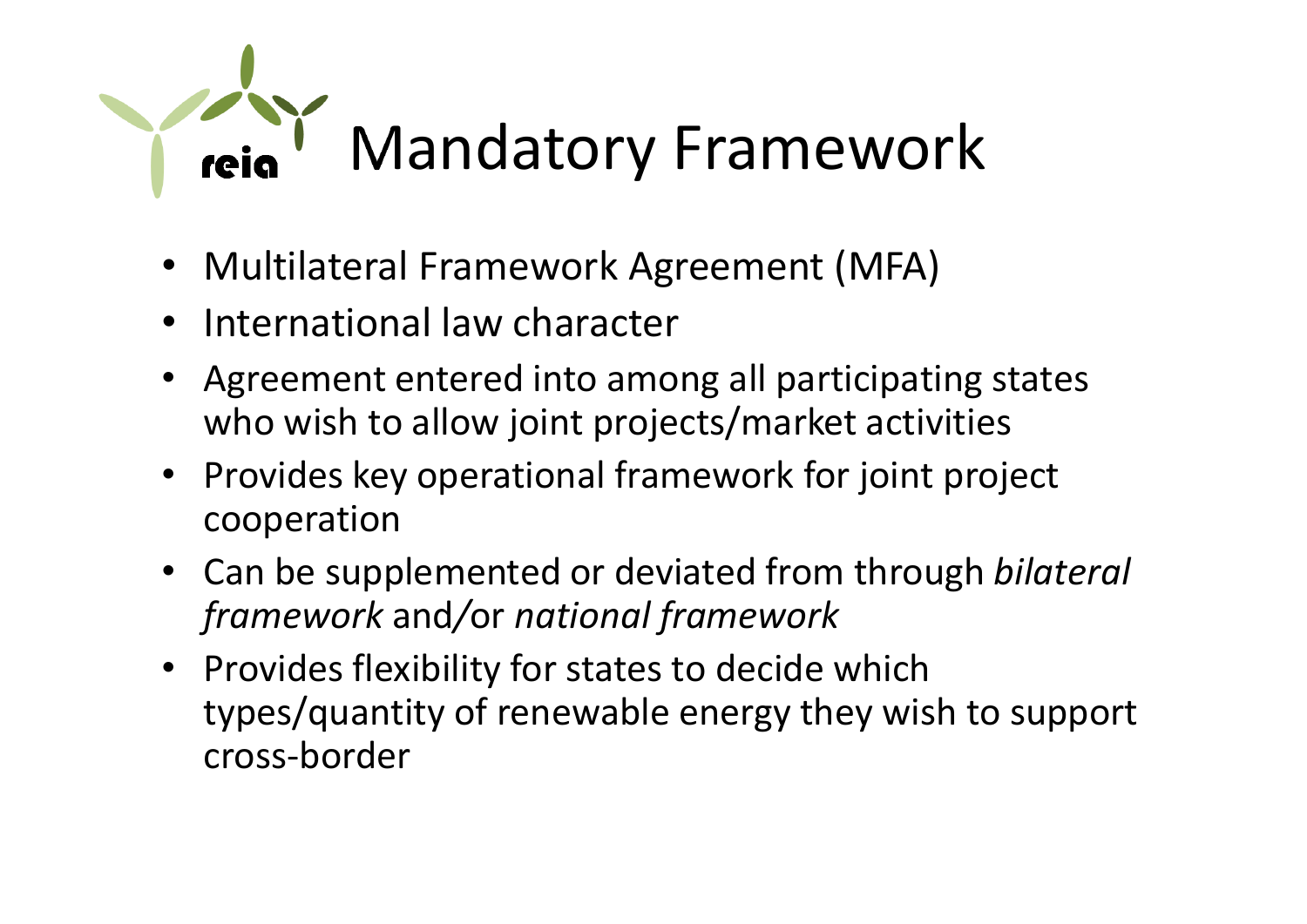

| <b>Bilateral Framework (BF)</b>                                                                       | <b>National Framework (NF)</b>                                                                                          |
|-------------------------------------------------------------------------------------------------------|-------------------------------------------------------------------------------------------------------------------------|
| <b>Both optional instruments</b>                                                                      |                                                                                                                         |
| <b>Bilateral cooperation between</b><br>member states party to MFA                                    | Specific conditions set by<br><b>Consuming State (CS)</b>                                                               |
| <b>Between Generating State (GS)</b><br>and Consuming State (CS)                                      | Applies to CS                                                                                                           |
| Forms:<br>- International agreement<br>- Interministerial agreement<br>- Authoritative interpretation | Forms:<br>- Decision under MFA/BF taken by state<br>- National regulation/legislation<br>- Authoritative interpretation |
| Can either:<br>- Supplement conditions in MFA<br>- Deviate from conditions in MFA                     |                                                                                                                         |

Allows adaptation to specific national or regional issues and requirements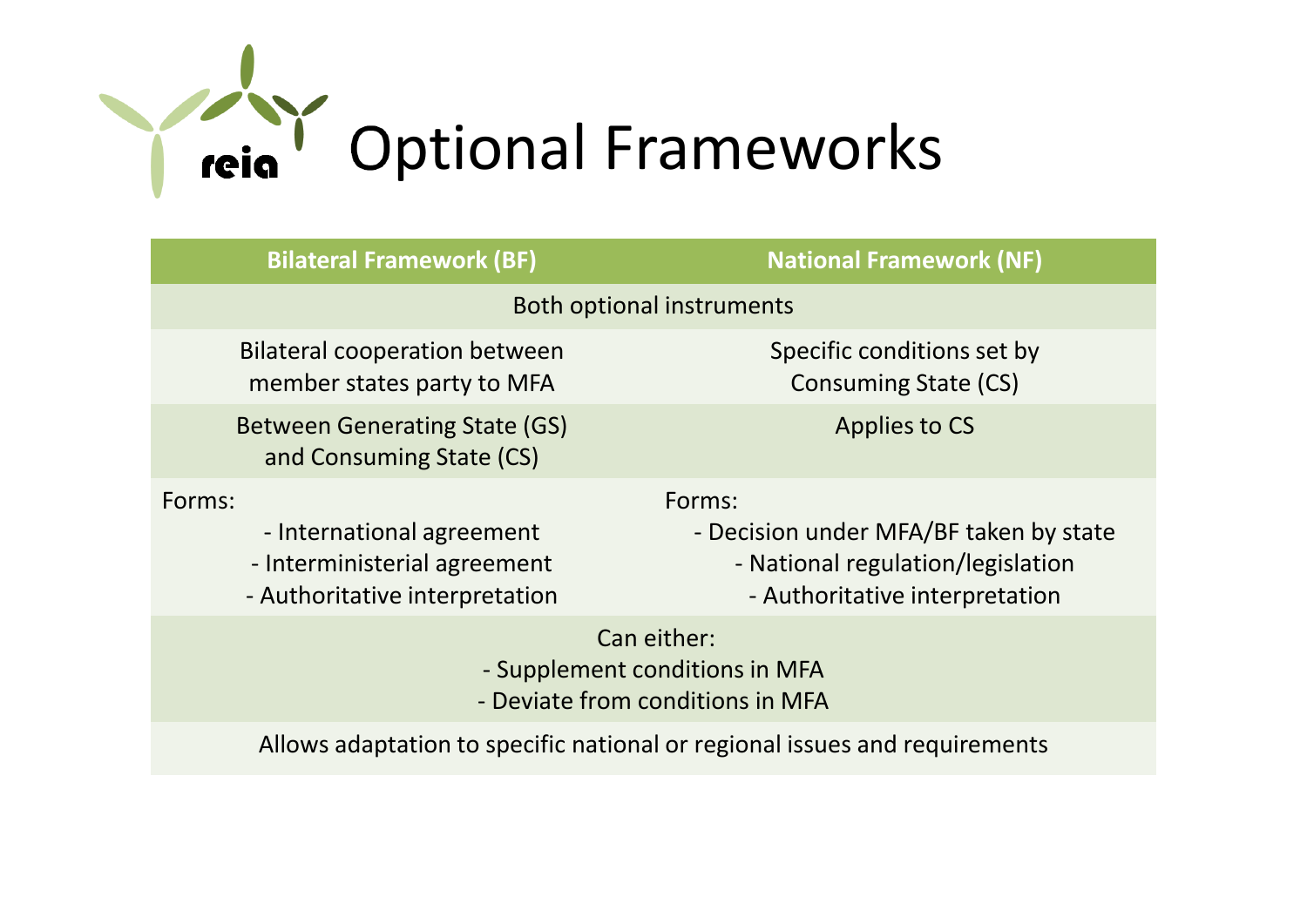#### Key elements of the MFA (I)

- Fundamental rights and obligations of the state parties
	- Discretionary right to decide the mechanism, generation type and level of support
	- Discretionary right on the type of cooperation mechanism
	- State endeavours to enable cross-border participation in case of demonstrable cost savings
	- State endeavours to agree on supplemental bilateral or national frameworks
- Rights and obligations of the Agency, its bodies and details of their functioning
- General/fall-back state cooperation principles for statistical transfers, joint projects and joint markets
	- Definition of benefits for which support is provided and their commoditisation in the support context
	- Model statistical transfer process
	- Model joint project process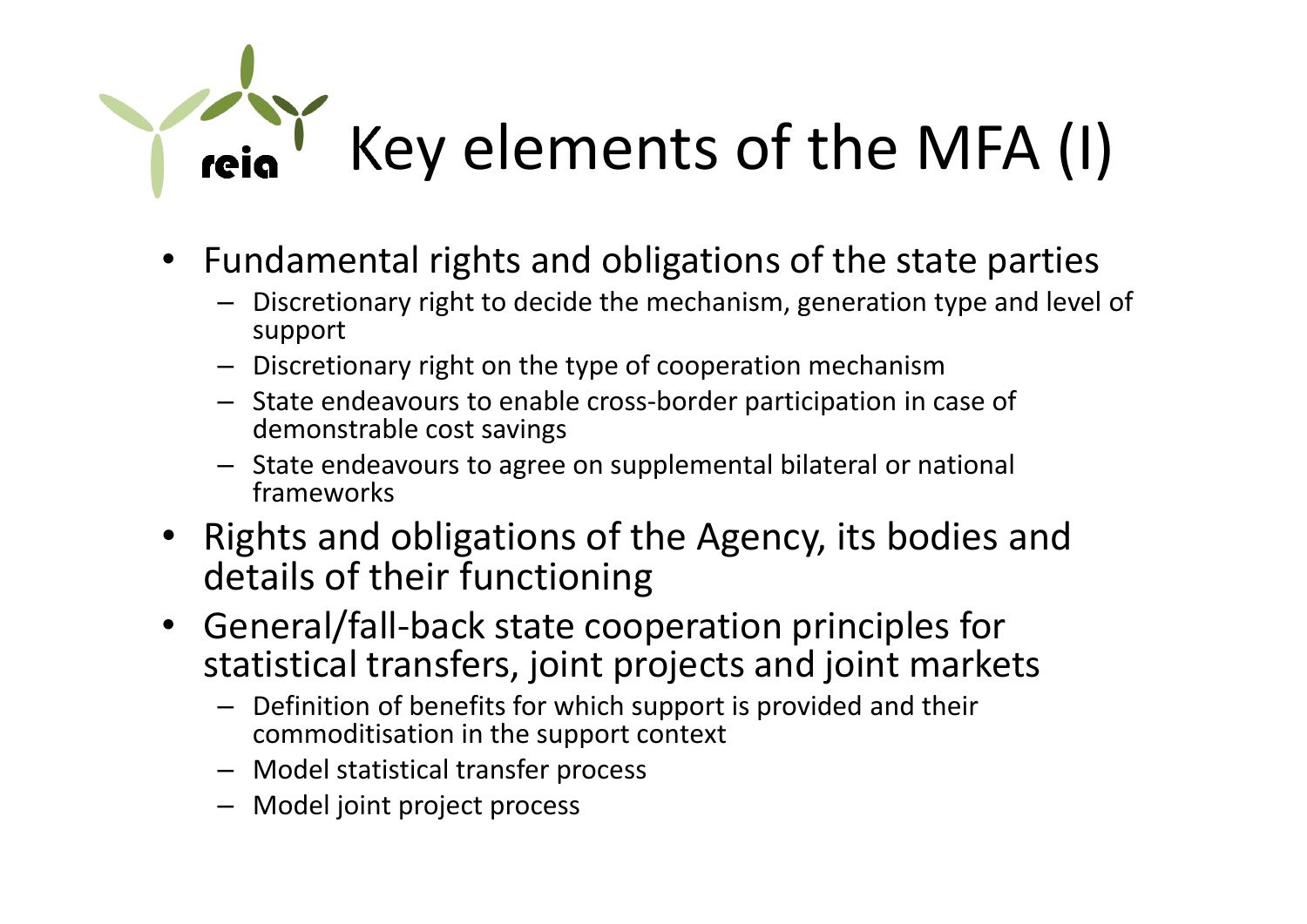### Key elements of the MFA (II)

- Rules for supplementing MFA through bilateral (BF) or national frameworks (NF)
	- Detailing areas of MFA which may be deviated from
	- Including model frameworks
- Rules on evidentiary tools and procedures to exclusively account green benefit/statistical transfer
- "Local content" percentage for contractors of supporting state and function as exempted GPA
- Participation and commoditisation rules
	- Physical cross-border transmission, swap or commoditised participation requirements
	- Scheduling and market-coupling based flow demonstration and treatment of outages
	- Delivery point and potential inter-TSO compensation mechanism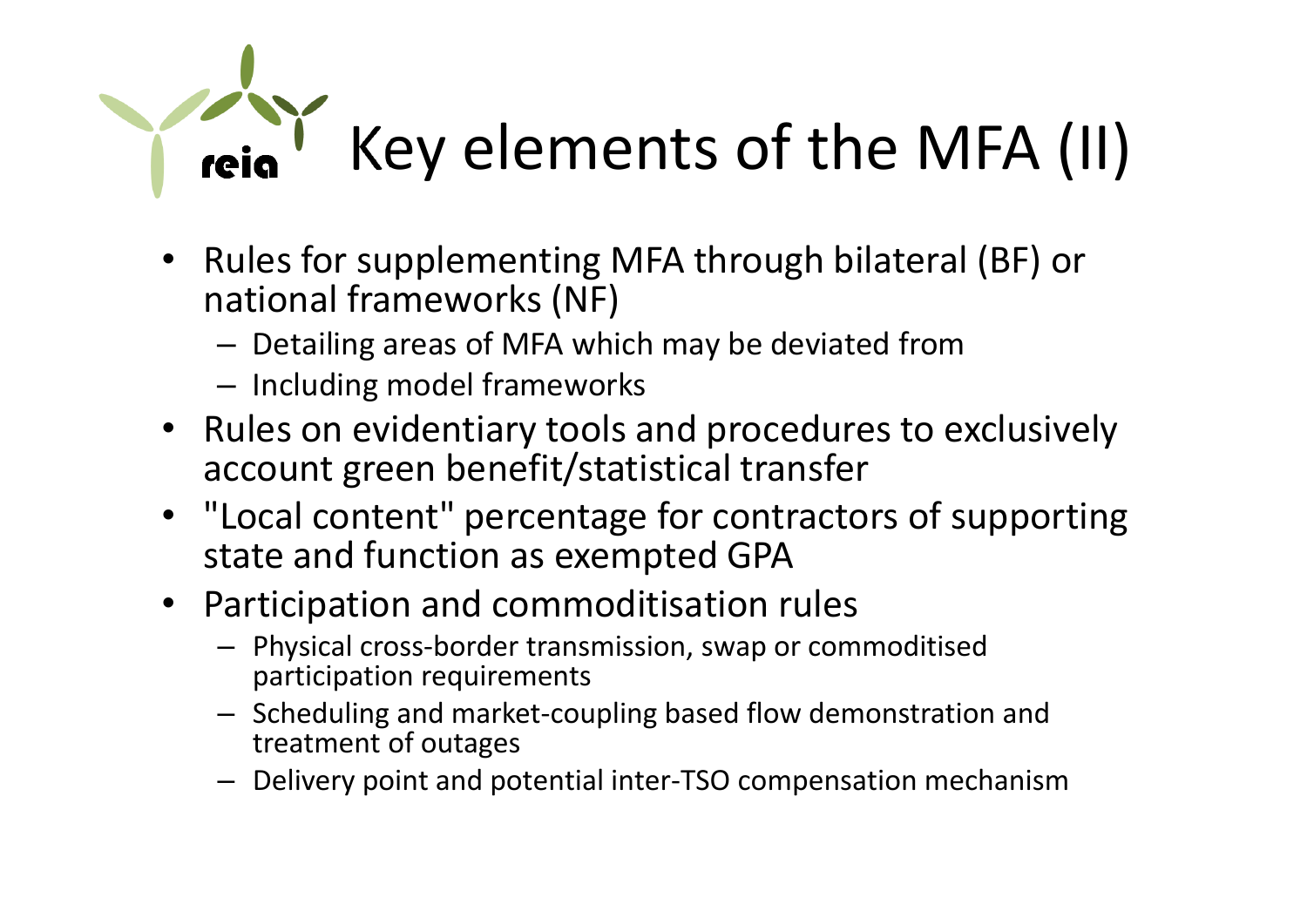## Key elements of the MFA (III)

- Decision-making by the Framework Steering Committee
	- Organisational set up and voting
	- Development of MFA and model BF or NF
	- Accession procedures
- Dispute settlement procedures
- MFA exit and support closure procedures
- Rules on accredited project stabilisation following support closure or exit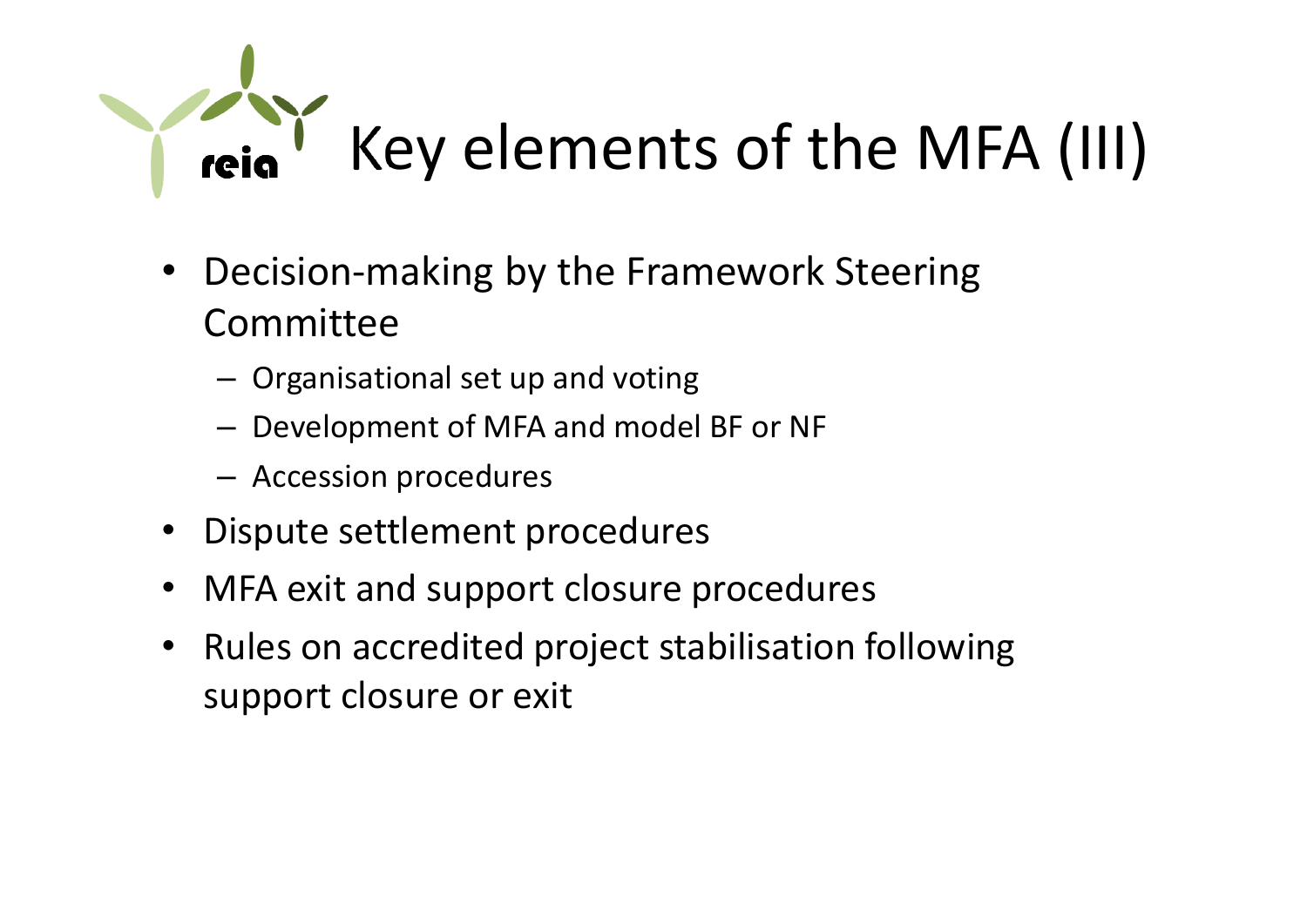# Potential elements of BF and NF

- Supplemental or deviating provisions to MFA on:
	- Operation of the general/fall-back mechanism
	- Exercise of discretionary rights
	- Allocation of benefits between CS and GS
	- Bilateral or individual confirmation of group accredited or individually accredited projects
	- Review mechanisms for non-accredited projects
	- Cooperation with national authorities on accreditation and auditing
	- Intermediation services conducted by REIA on behalf of the state
- Choice of legal instrument for BF and NF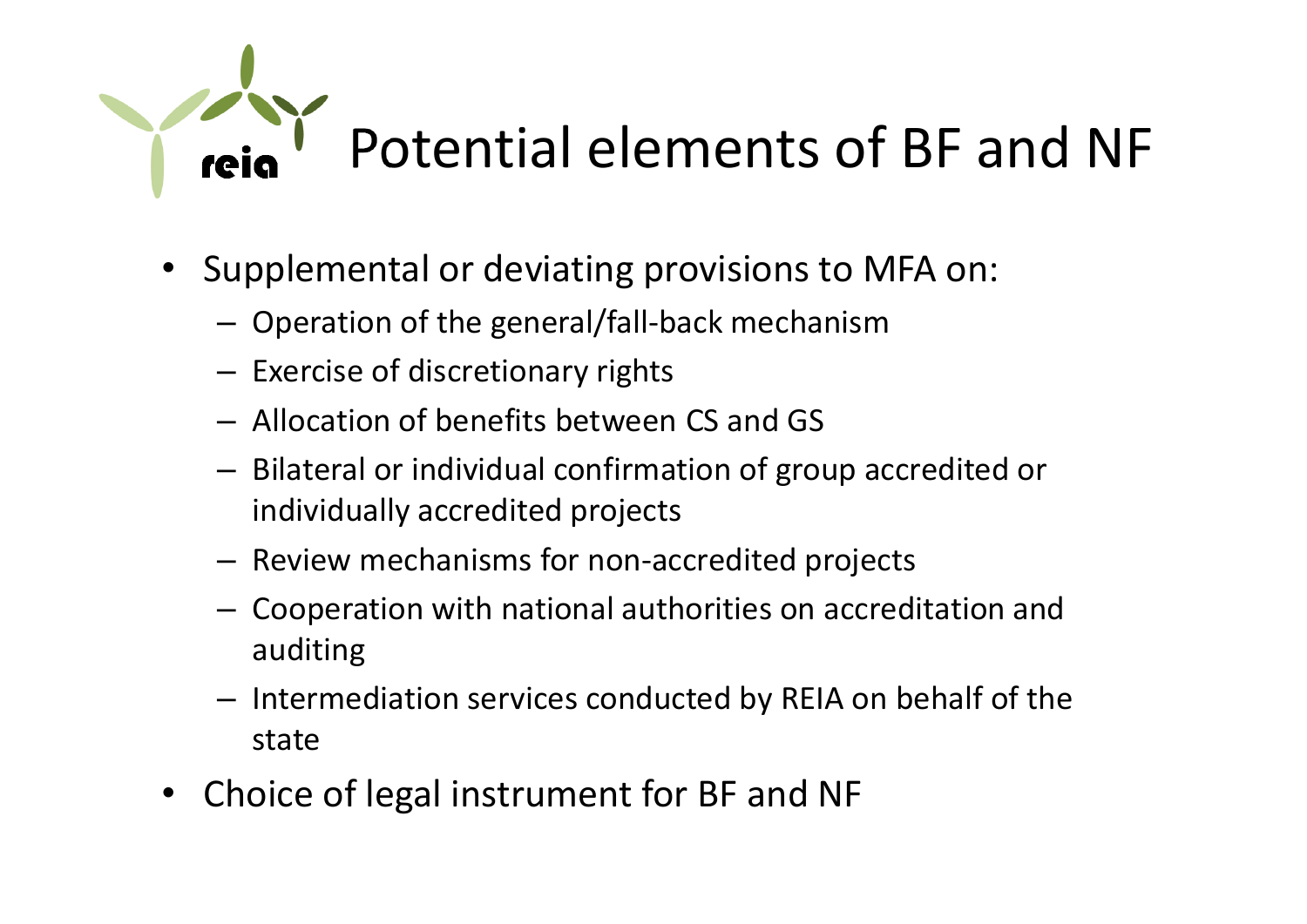#### Key Elements of Shareholder Documentation

- REIA business objectives
- Corporate structure and operation of the Market Framework Committee
	- Corporate bodies and governance
	- Voting procedures and thresholds
	- Development of REIA activities
- Budget and funding commitments
	- Limitation to annual participation obligations
	- Different shareholdings and participations
- Shareholder benefits
	- Distributions
	- Preferential treatment in project accreditation
- Exit and transfer of participation interests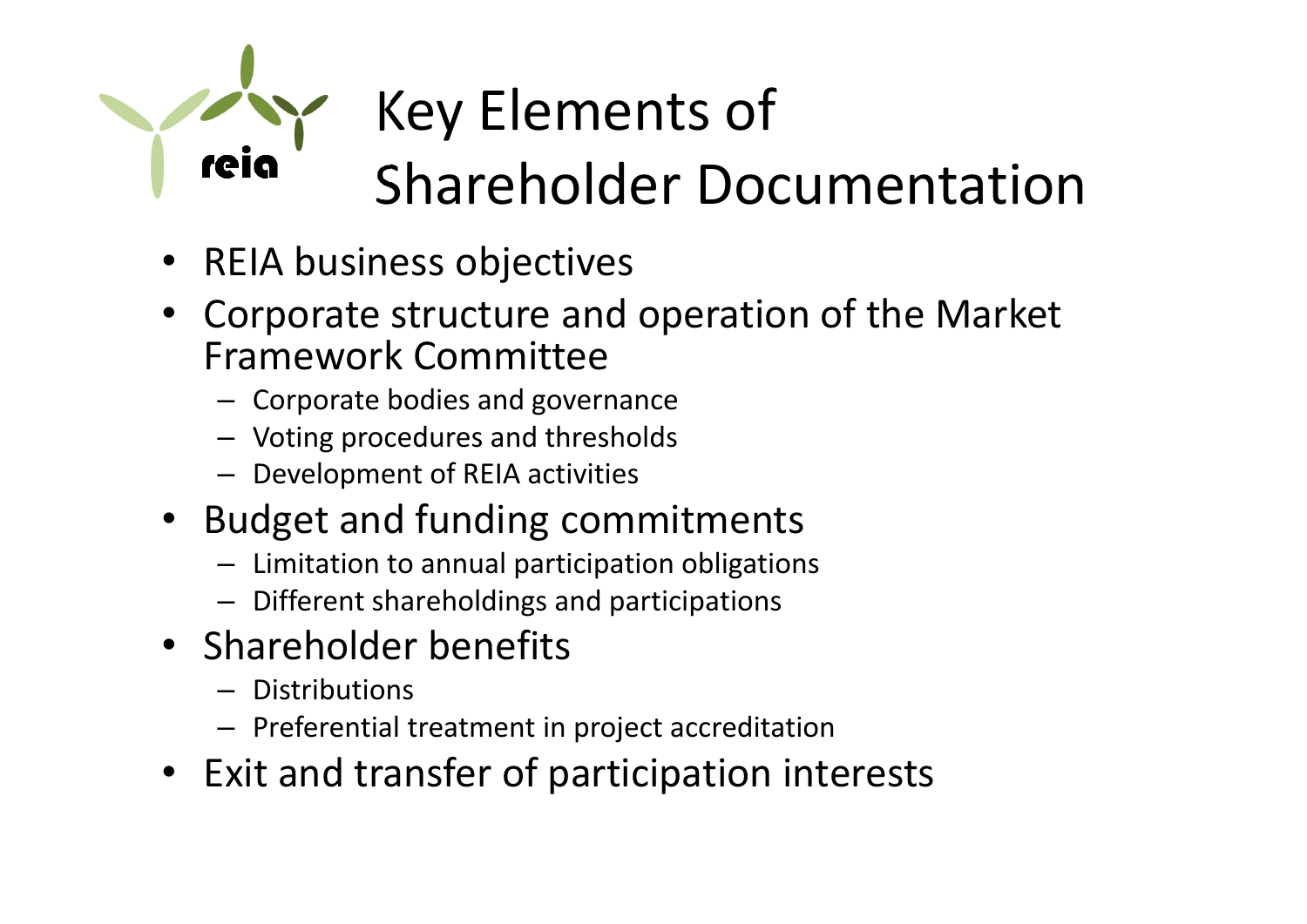



REIA can act as intermediary in intrastate, interstate and intercompany transactions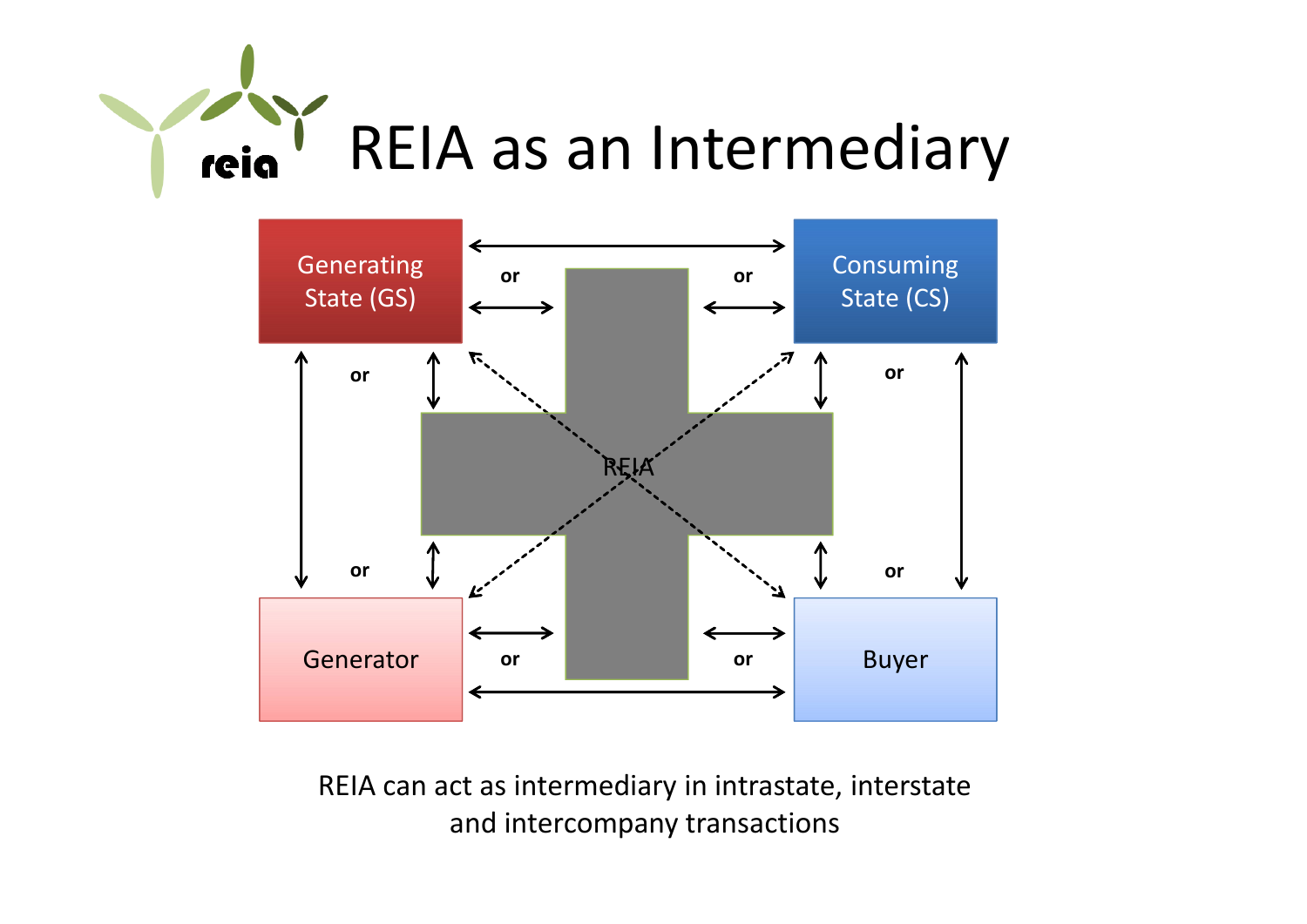#### Advantages of an Intermediary reia Function of REIA

- Takes over administrative efforts in joint projects
- Assists in overcoming legal barriers
- Overcomes cost and transaction barriers, notably for smaller cross-border projects
- Allows transparent access to information for efficient realisation of joint projects
- Allows standardisation joint project approach across jurisdictions
- Actions are steered through stakeholder committees
- Can act as 'green guarantor'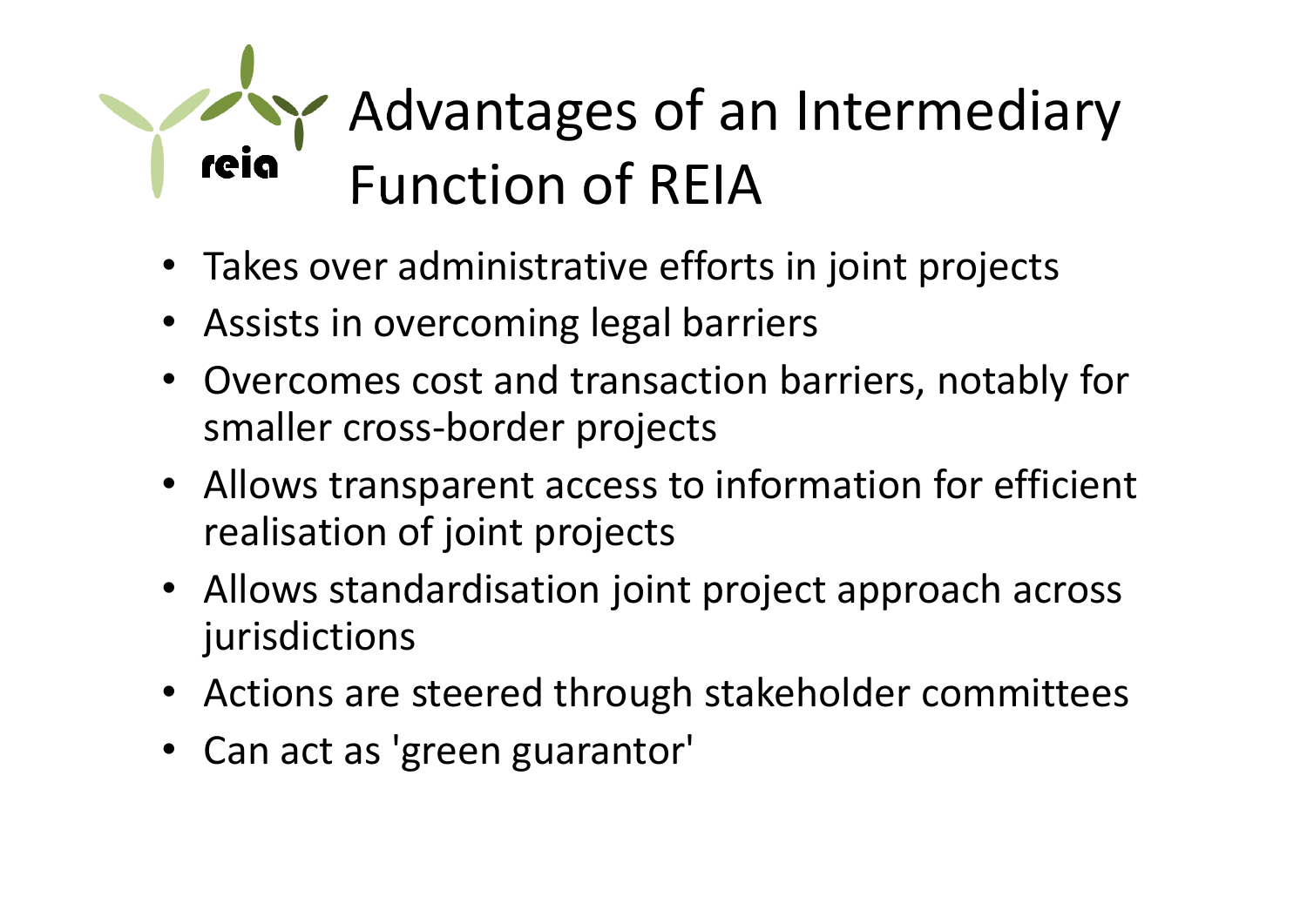

#### Budget and Workplan of REIA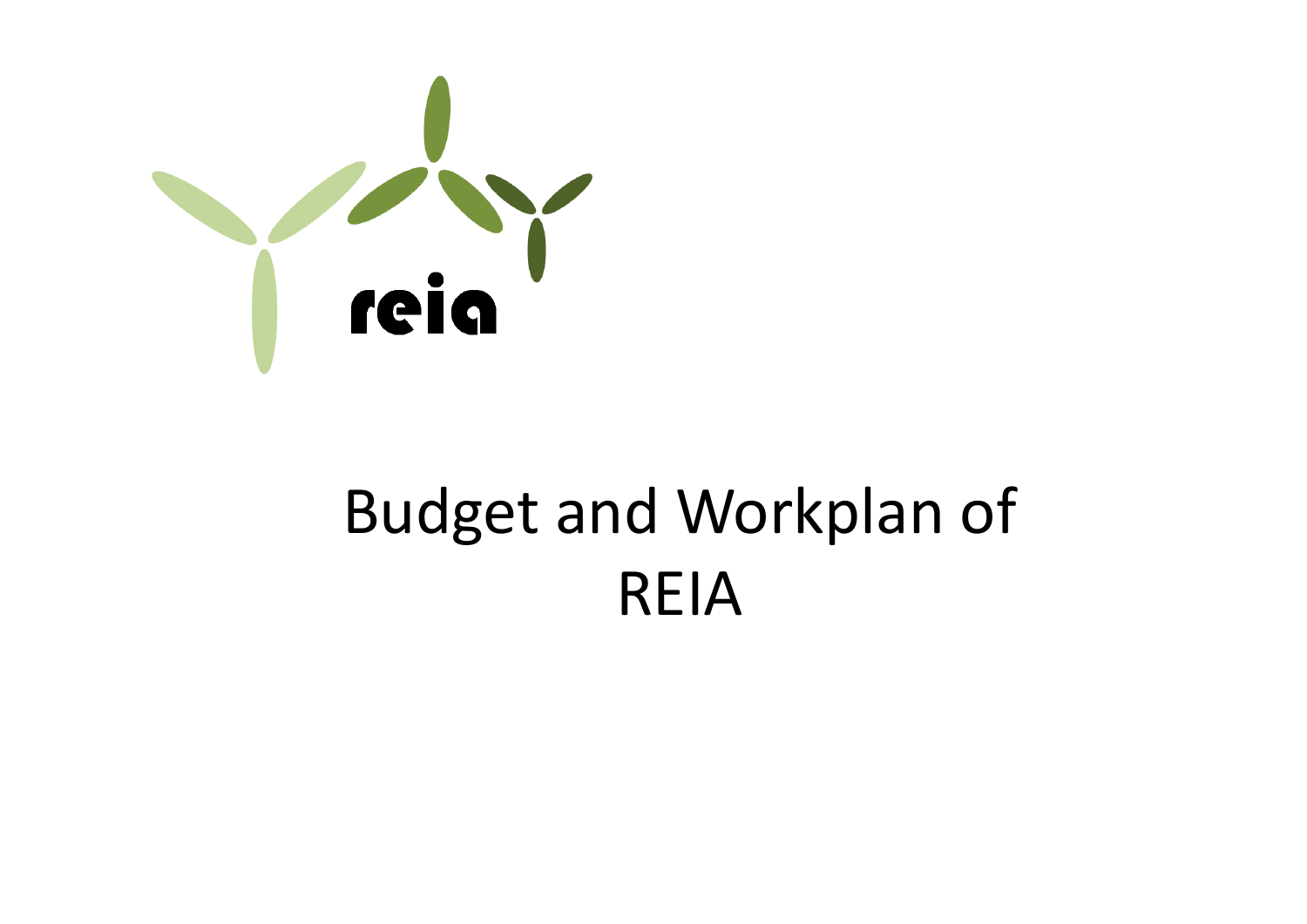

- Q3/2014 REIA corporate set up
- Q4/2014 Preparation of key draft documentation
	- Shareholders Agreement and Governance Package
	- Draft Multilateral Framework
	- Draft Bilateral Framework
	- Draft MoUs
- Q1/2015 First EU COM and State workshops
- Q1/2015 First Round Shareholder Accession
- Q2/2015 First Round State MoU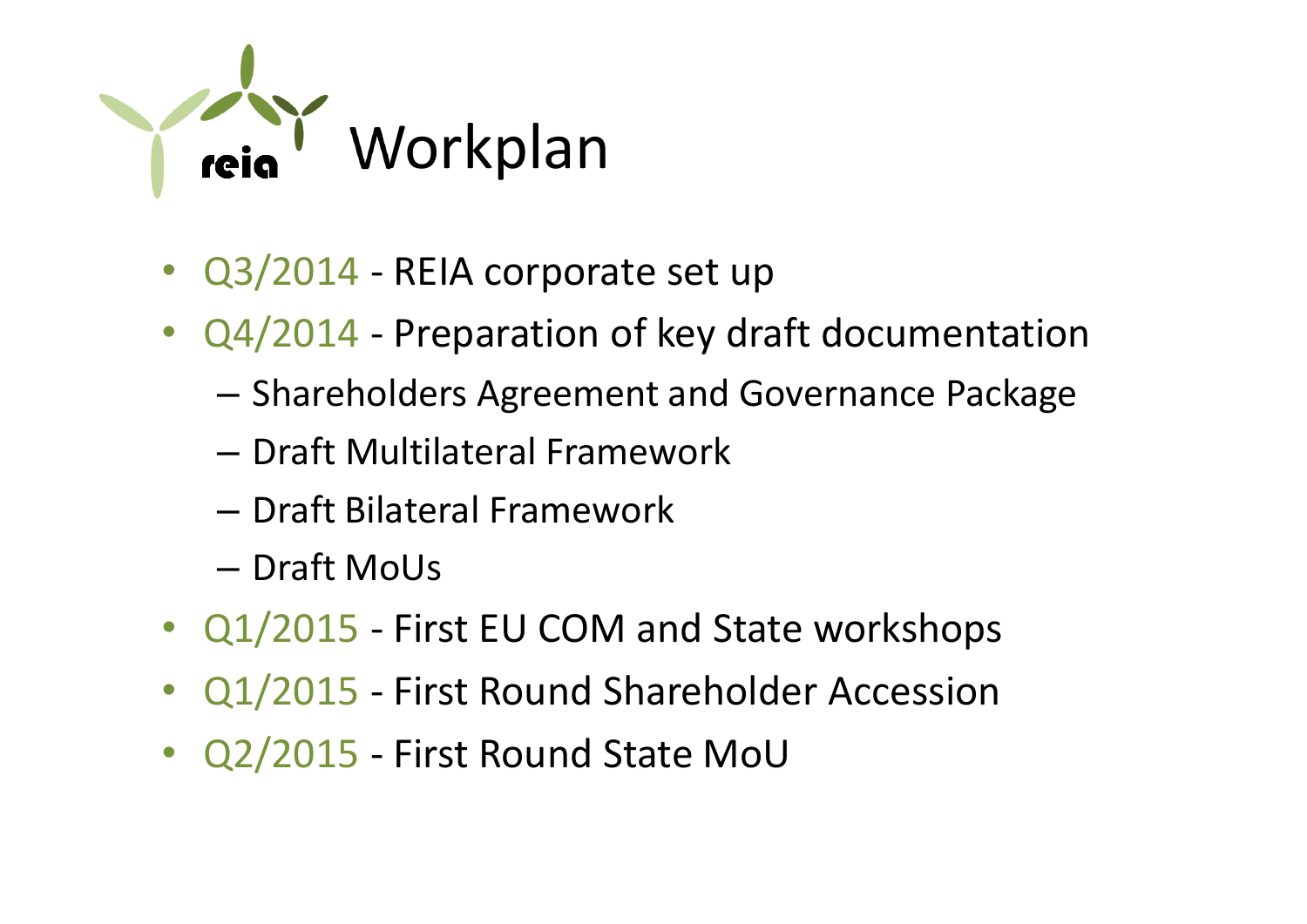

- Q1/2015 State negotiations and signing of Multilateral Framework my first States
- Q2/2015 Pilot joint project proposals for Participating State Parties
- Q3/2015 Development of Bilateral and National Frameworks
- Q4/2015 Additional round of shareholder and state accession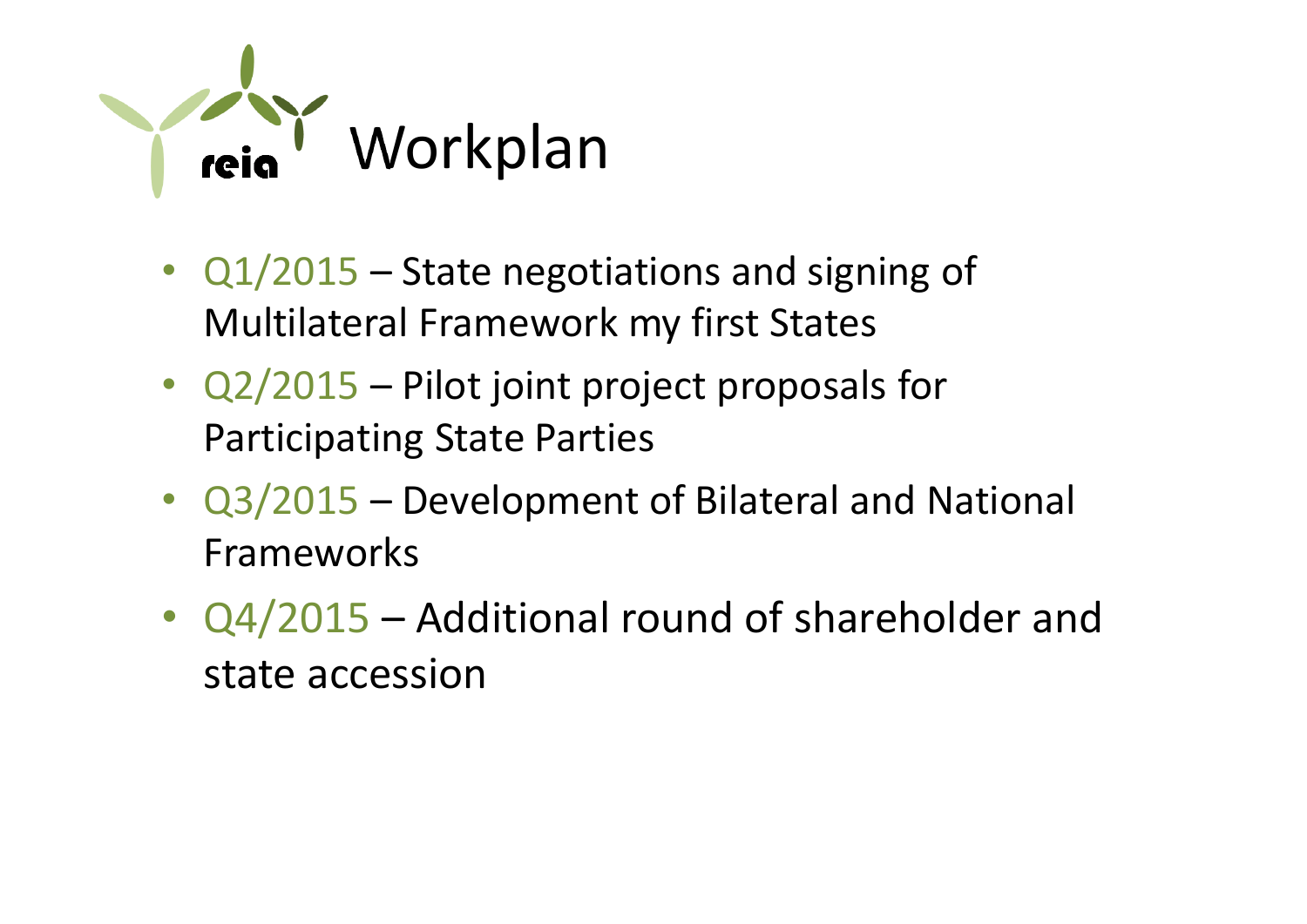

#### Acceding to REIA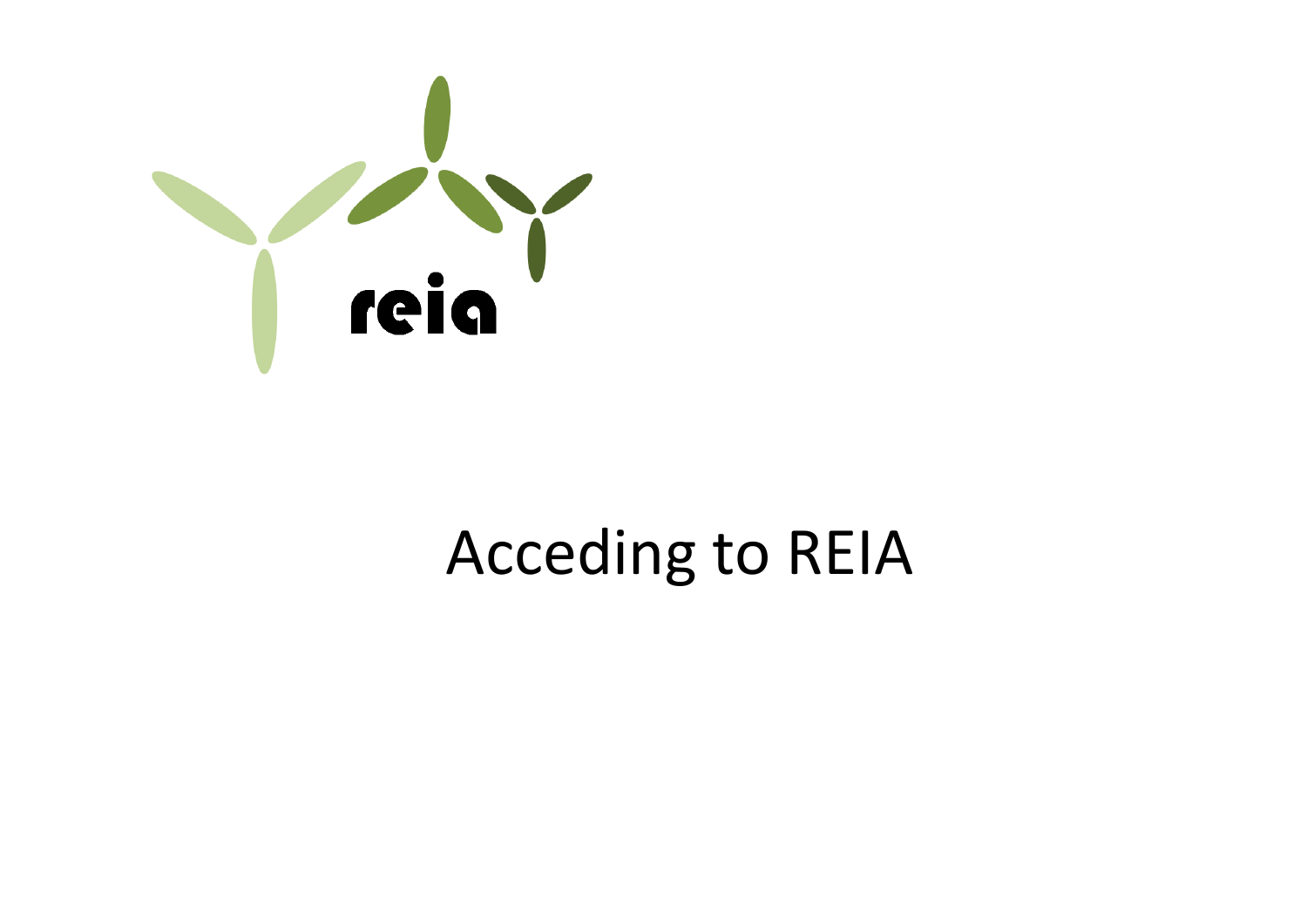

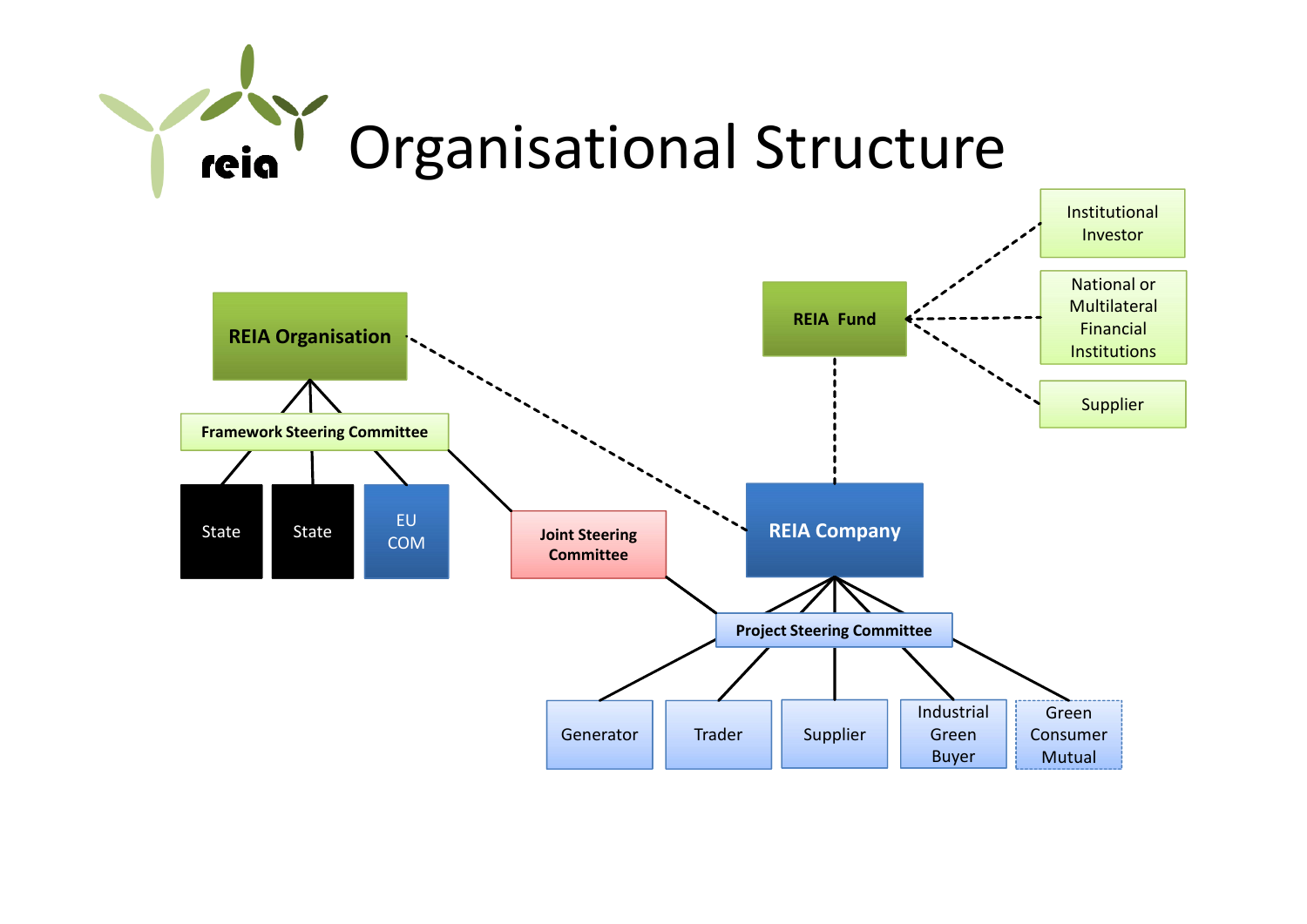

| <b>Steps</b>                                          | Status <sup>1</sup>                                                                                                                                                           |
|-------------------------------------------------------|-------------------------------------------------------------------------------------------------------------------------------------------------------------------------------|
| Sign Memorandum of Understanding                      | "Interested Party"<br><b>Observer at Framework Steering Group</b><br><b>Consider accession to Multilateral</b><br>Framework                                                   |
| Accede to Multilateral Framework                      | "Participating Party"<br><b>Restricted Voting Party at Framework</b><br><b>Steering Group</b><br>Work on development of bilateral or<br>$\blacksquare$<br>national frameworks |
| <b>Implement Bilateral and National</b><br>Frameworks | "Agency Party"<br><b>Full Voting Party at Framework Steering</b><br>Group<br>Approve joint projects                                                                           |

1 First group of member states will be given full state party rights following signing of the Memorandum of Understanding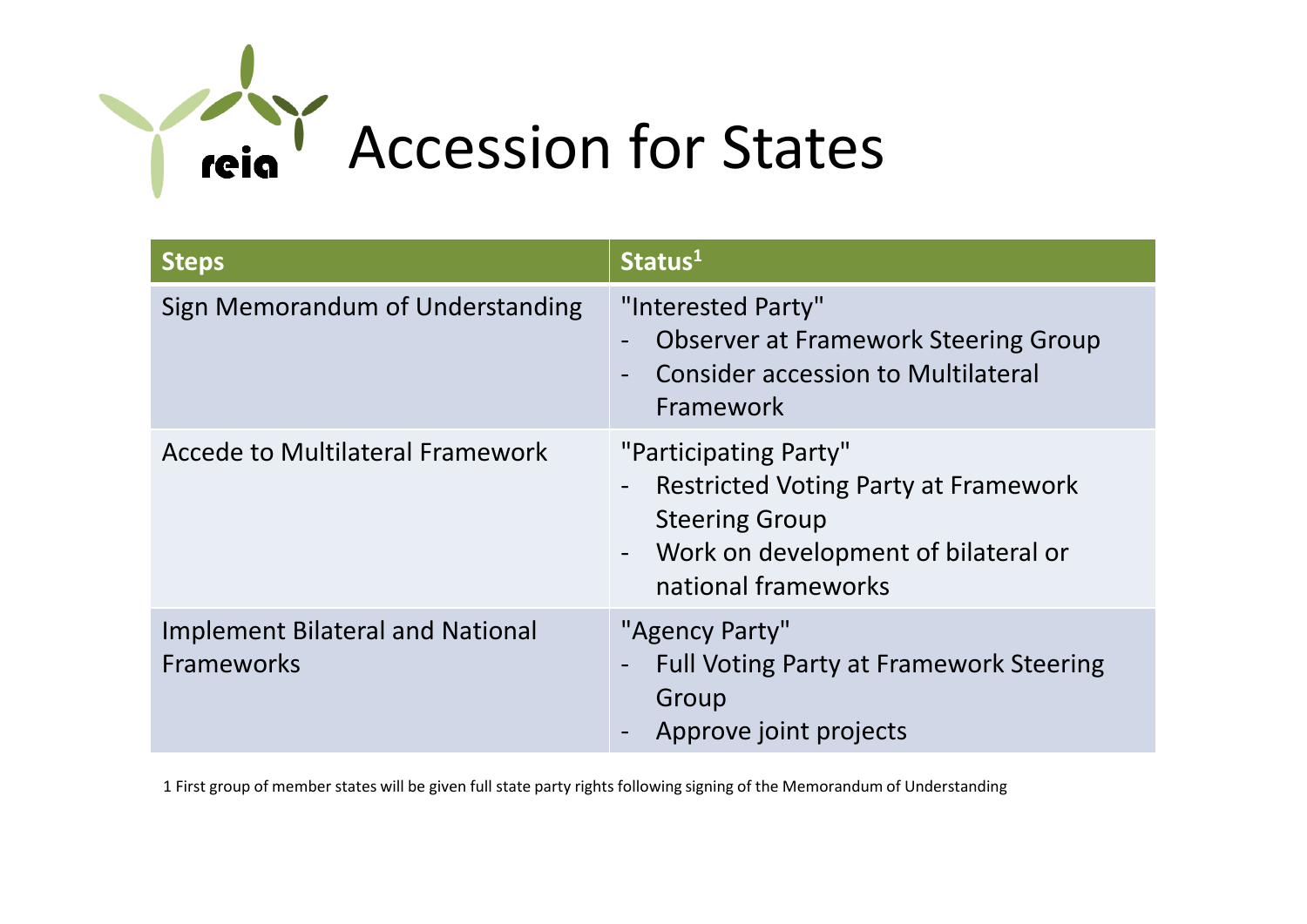

| <b>Steps</b>                                               | <b>Status</b>                                                                                                                                    |
|------------------------------------------------------------|--------------------------------------------------------------------------------------------------------------------------------------------------|
| Sign Confidentiality Agreement                             | "Interested Party"<br><b>Observer at Market Steering Group</b><br>Consider accession to Shareholders<br>Agreement                                |
| Sign Shareholders Agreement and<br>ancillary documentation | "Shareholder"<br>- Shareholder and Member of Project<br><b>Steering Group</b><br>Entitled to work as facilitator<br><b>Funding of the Agency</b> |